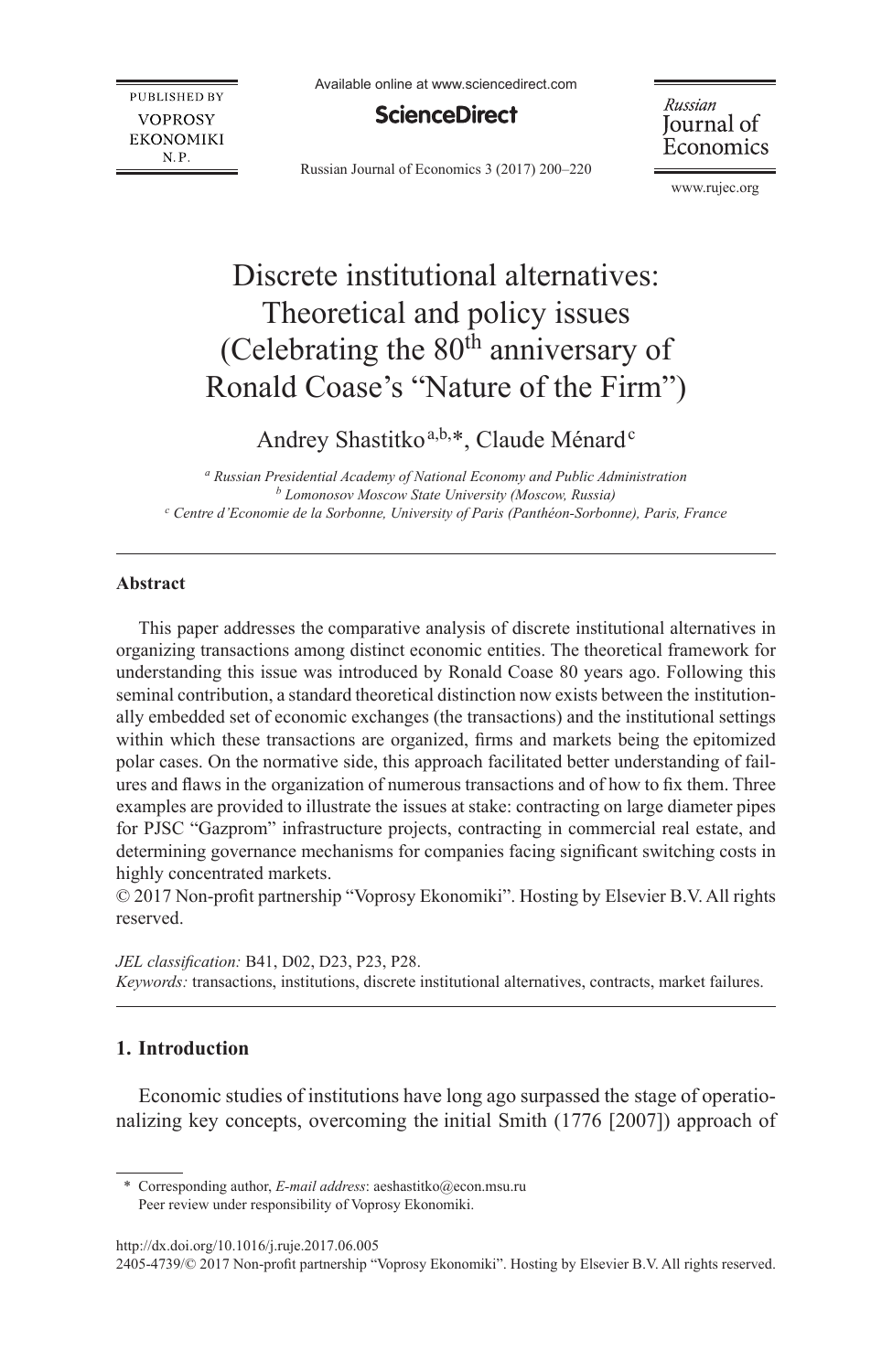putting "the invisible hand" operating throughout markets at the core of economic analysis. Coase (1993, p. 4) clearly summarized this transformation of economic theory, emphasizing the need to include the broad variety of economic arrangements, with complex choices arising as a result. In doing so, the Coasian approach opened new opportunities to re-think previous topics and examine new avenues for promising areas of research.

This being said, the question of how to make economic theory more practical without losing the lion's share of its rigor and versatility remains entirely relevant. In our view, the issue of how to implement the conceptual apparatus of new institutional economics in a way that can help solve the numerous puzzles facing the economics of organization remains very high on the research agendas of theorists as well as practitioners.

Our paper does not pretend to solve these problems, of course. Rather, it focuses on a specific aspect, outlining a framework to examine two types of imperfections that plague discrete institutional alternative governance structures (hereafter, DIA). First, there is the now standard issue, following Williamson's rich contributions well-summarized in his 1996 book, concerning the obstacles that prevent choosing the DIA that can minimize transaction costs. This issue can be identified as the *organizational choice problem*, that is, which DIA to choose. Second, there is the problem of why once a DIA has been chosen, underexploited opportunities remain within this DIA, thus keeping transaction costs higher than they could be without switching to another DIA (which would involve significant transaction costs). This can be identified as the *governance issue*.

Endorsing this approach means that we focus on the choice of an institutional system for efficiently organizing economic exchanges (transactions), thus seeking positive economic analysis rather than regulatory precepts.

## **2. At the crossroads of institutional research fields**

Consideration of institutions as relevant for understanding economic activities, and as departing from the "blackboard" institutions famously stamped by Coase, can no longer be regarded as a breakthrough in economic theory. This concept is now part of our theoretical background, including mainstream economics. Moreover, is it now generally acknowledged that institutions emit mixed signals (North, 1990 [1997]) concerning the definition of incentives to conduct economic exchanges which efficiently use resources and properly adapt to changing situations. It has long become a standard within new institutional economics to consider institutions and their associated rules as incomplete and imperfect (Eggertsson, 1990 [2001]; Furubotn and Richter, 2005). Accordingly, identification and examination of the coercive mechanisms needed to fill the gaps and enforce the rules are now substantial parts of the research agenda (Williamson, 1996; Greif, 2006), as illustrated by the literature on regulation (Laffont and Tirole, 1993; Laffont, 2005).

Similarly, there is hardly any serious dispute that institutions are diverse and that their impact on the organization of economic activities is hard to assess. Nevertheless, there are substantial contributions intended to present a theoretically structured classification of this diversity of institutional arrangements (see Greif, 2006; Acemoglu and Robinson, 2012). More exploratory (and controver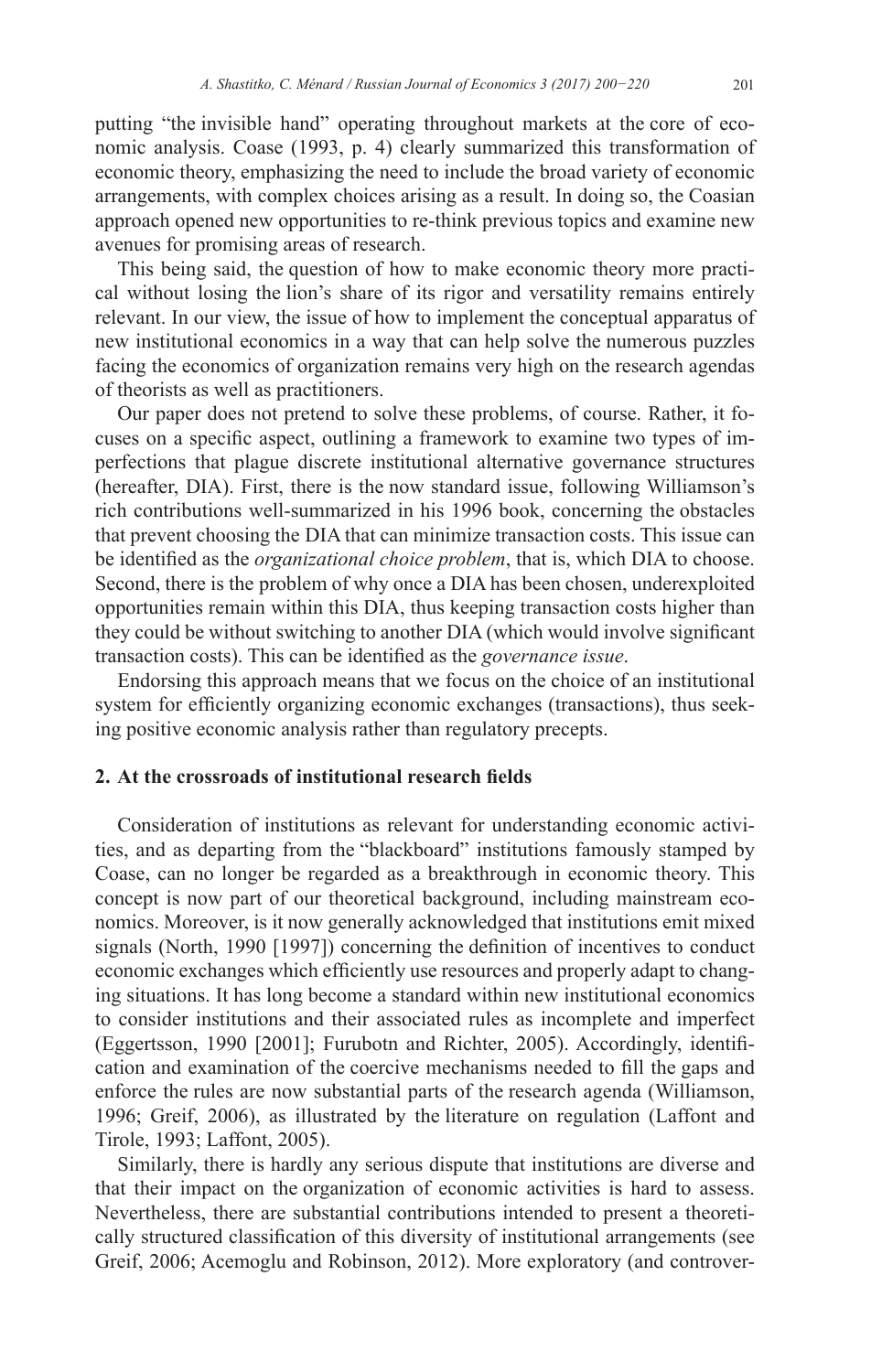sial) are the numerous contributions referring to these typologies to comparatively assess the impact of specific institutions on the functioning and development of economies in various countries. Illustrative in that respect are North et al. (2009), Acemoglu and Robinson  $(2012)^1$ , and in a more controversial manner, the World Bank series on "Doing Business" (first published in 2004).

Over 30 years ago, Williamson (1985), in his "Economic institutions of capitalism," already noted that not all arrangements are available or feasible. He encapsulated this issue in what he identified as the principle of "weak form selection". According to this principle, a realistic positive analysis must consider only those DIA that are available *and* implementable in a specific institutional environment. In doing so, Williamson contributed to operationalize Coase's ideas about the nature of the firm (1937 [1993]) and the problem of social costs (1960 [1993]). It should be noted that this "principle" intended to capture not only the idea of imperfect institutions but also possible gaps in the rules for selecting governance mechanisms aligned with transaction attributes (frequency, uncertainty, and asset specificity).

This issue of consistency between transaction attributes and the governance mechanisms (the DIA) adopted to conduct these transactions is even more sensitive to critical transactions. Critical transactions are those associated with strong complementarities, so that their analysis requires looking at the chain of transactions, as later explored and well-illustrated by the case of network infrastructures (Kunneke et al., 2010). The central hypothesis underlying these different analyses is now well-known: the greater the consistency (or "alignment", in Williamson's vocabulary) between the transaction attributes (or a chain of transactions) and the governance mechanisms (or DIA) supporting these transactions, the lower the expected transaction costs will be. This approach allowed the exponential development of the literature on the trade-off between using market mechanisms or performing actions in-house (the infamous "make-or-buy" trade-off), a framework later extended by the integration of other institutional arrangements identified as "hybrids".<sup>2</sup>

The initial efforts by Williamson to make Coase's concepts operational were summarized in 1987 at a conference celebrating the 50th anniversary of the publication of "The nature of the firm" (Williamson and Winter, 1988 [2001]). These contributions overlapped with efforts by North to introduce the Coasian approach in analyzing "the rules of the game" at the level of macro-institutions (see North, 1981, 1990 [1997]). The combination of these two extensions of the Coasian perspective, one focusing more on the micro-level of DIA, the other on the macrolevel of the institutional environment, gave a strong impulse to the development of research in new institutional economics. The 1990s witnessed blossoming contributions partially reviewed, with some emphasis on the methodological issues at stake, in Eggertsson (1990 [2001]) and Furubotn and Richter (2005). The domain covered by the new institutional approach expanded rapidly and in numerous different directions and disciplines during the 1990s. In the beginning

<sup>&</sup>lt;sup>1</sup> Consider, for example, their hypothetical distinction between extractive and inclusive economic and political institutions, which is introduced to explain why some economies prosper while others (in the vast majority of cases) never escape the vicious cycle of underdevelopment (Acemoglu and Robinson, 2012).

<sup>2</sup> For a survey on the trade-off between markets and hierarchies (firms), see Klein (2008) and Joskow (2008). For surveys on hybrids, see Ménard (2004, 2013).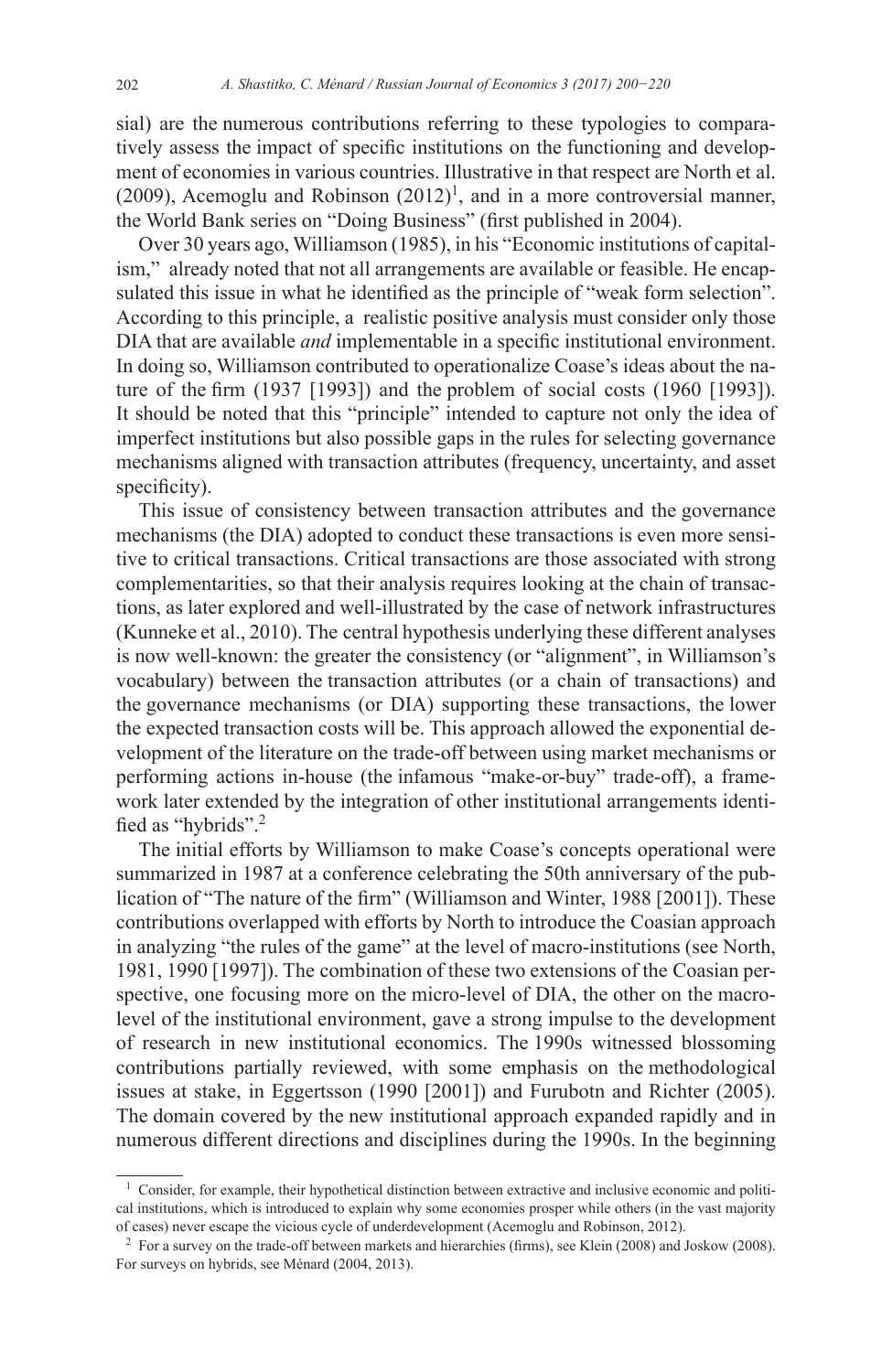of this century a handbook summarizing these developments required to mobilize an extended group of internationally reputed researchers, including Coase, North, Ostrom and Williamson (Ménard and Shirley, 2005).

## **3. Some critical issues**

This very short overview of events in the field of new institutional economics does not claim to cover the primary issues at stake. Particularly, this summary does not provide exhaustive information regarding the methodological aspects of the implementation of a research program that mobilized researchers from disciplines as different as economics, management, political sciences, legal studies, and anthropology! Several methodological aspects are discussed in Eggertsson (1990 [2001]), Ménard, (2001), and Furubotn and Richter (2005). From the above publications, we only wanted to focus on the broad picture, with little consideration so far for the normative consequences of this new research program. New institutional economists have been very cautious in that respect, with the subtlety of their analysis of institutions and institutional arrangements making them fully aware of what Coase noted repeatedly, notwithstanding his influence on policy-makers, as synthesized in a strong statement late in his career: "*There are so many wrong ways of doing things and so few right ones* [emphasis added]" (Coase, 1999, p. 5).

At the micro-level of the alternative DIAs among which agents can organize their transactions, no solution is optimal. As noted by Williamson, a comparative approach is in order: "Although marginal analysis is sometimes employed, implementing transaction cost economics mainly involves a comparative institutional assessment of *discrete institutional alternatives* [emphasis added]—of which classical market contracting is located at one extreme; centralized, hierarchical organization is located at the other; and mixed models of firm and market organization are located in between" (Williamson, 1985, pp. 41–42). This rule can be considered relevant not only for transaction cost theory as implemented in the area of the new institutional economic approach examining the choice among organizational arrangements with their associated incentives and adaptation mechanisms (Williamson, 1996, Chap. 4) but also for the even more complex analysis of the changing institutional environment, with its various combinations of behavioral prerequisites and resource characteristics (Shastitko, 2013b). Whether we look at economic policies or business strategies, discretionary decisions must be made when choosing a DIA. This hardly means that the choice is optimal among all available and achievable alternatives.

Indeed, it became already clear over 40 years  $ago<sup>3</sup>$  that there are a limited number (although usually more than one) of viable mechanisms in a market economy for coordinating the actions of economic entities, and that these alternatives by

<sup>&</sup>lt;sup>3</sup> Strictly speaking, the question about inter-firm and intra-firm interaction was considered much earlier than Coase. Aspects can be found in Adam Smith, in his famous analysis of the "pin factory" (Smith, 1776 [2007]) and in Karl Marx, who, in the first volume of Capital, compared the social division of labor with the organization of labor as a form of cooperation within a factory (Marx, 1867 [1983]). However, the difference is that in those cases, the coordination mechanisms at stake could not be integrated within a single, unified comparative method of analysis such as the one promoted in the DIA research program developed by new institutional economists.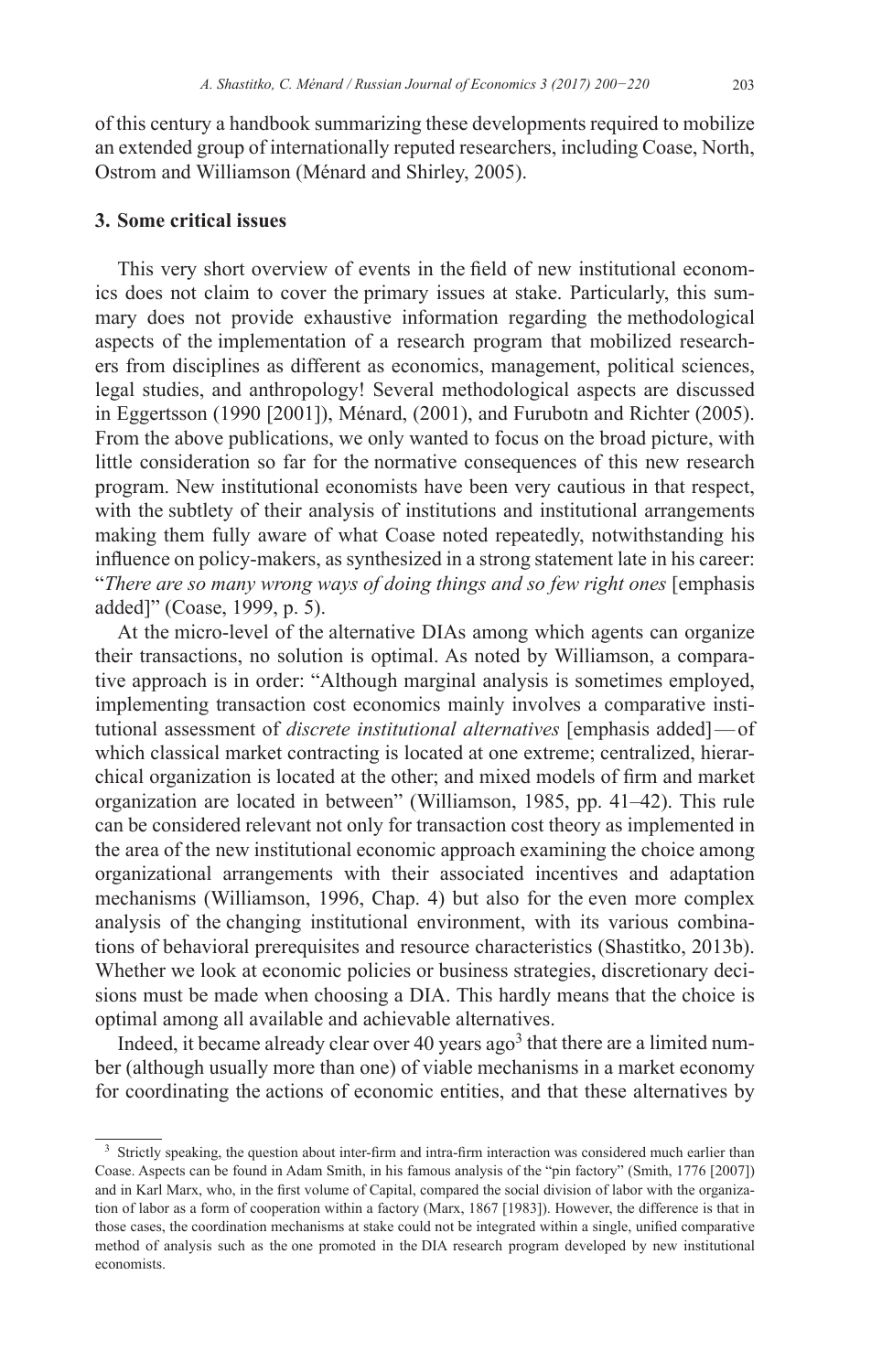far exceed the domain covered by the price mechanism. This diversity cannot be reduced to the representation of the firms by their production function as it was (and often remains) mainly characterized in neoclassical theory, at least until the late 1970s. What we have learned from Coase, Williamson, and others is that there are complex intra-firm mechanisms of coordination that transcend the role of the price mechanism. Hence, the firm is characterized as a "hierarchy" by Williamson. This opening of the "black box" of the firm enabled examination of the comparative advantages and flaws of the coordination mechanisms operating within a firm. Thus, it was possible to clearly differentiate the new institutional approach from the perspective promoted by the Austrian school of economics, in which alternatives are reduced to the comparison between market competition and a centrally planned and managed economic system, with the former benefiting from greater opportunity to capitalize on the diverse knowledge of the variety of actors (Hayek, 1945).<sup>4</sup> This opposition between the two approaches remains true, notwithstanding recent efforts to surpass the limits of the Austrian paradigm (Langlois, 2007, 2013; Sautet, 2000).

An important step in the development of new institutional economics and its analysis of the variety of DIA has been the increasing concern with arrangements that are distinct from both markets and integrated (hierarchical) arrangements. Identified as *hybrid* arrangements by Williamson in his seminal 1991 paper5, it has been argued that these institutional arrangements among economic entities that maintain distinct property rights over their specific assets while sharing some decision rights (and in some cases, property rights, as in joint ventures) can offer superior alternatives to the polar cases of "markets" and "hierarchies" (Ménard, 2004, 2013). They can do so by enabling collective adaptation to changing situations while simultaneously preserving strong incentives for parties that remain residual claimants (Hart, 2001). They can achieve these effects through a subtle combination of shared rights (Ménard, 2013, 2017) that allows the creation of buffers against uncertainty through increased cooperation.

However, there remains an important methodological question concerning the actual implementation of this theory, either in empirical research, or more so, as guidance to decision-makers: exactly which DIAs do we compare? Indeed, what we must do on the one hand is to compare existing institutional arrangements to potential ones, as already noted by Masten et al. (1991). On the other hand, since the model is static, it is often implicitly assumed that in a competitive environment, the prevailing governance modality: market price mechanism, relational contracts among hybrids, and hierarchical coordination in firms are all designed in such a way that alignment allows to reach the best achievable result. Indeed, were this not the case, the question would arise regarding the extent to which the actual result deviates from the potential, achievable one, which itself is an essential element for assessing the comparative advantage of a given governance mechanism.

<sup>&</sup>lt;sup>4</sup> This vision contradicts the approach used by Coase who, in his article "The nature of the firm", tried to explain not only why firms exist but also what limits their growth. In substance, the second question is the reverse of the evaluation of the principal's opportunity to manage the entire economy in a manner similar to managing a single firm.

<sup>&</sup>lt;sup>5</sup> However, the term "hybrid" was actually introduced by Rubin (1978) in his pioneering paper on franchising.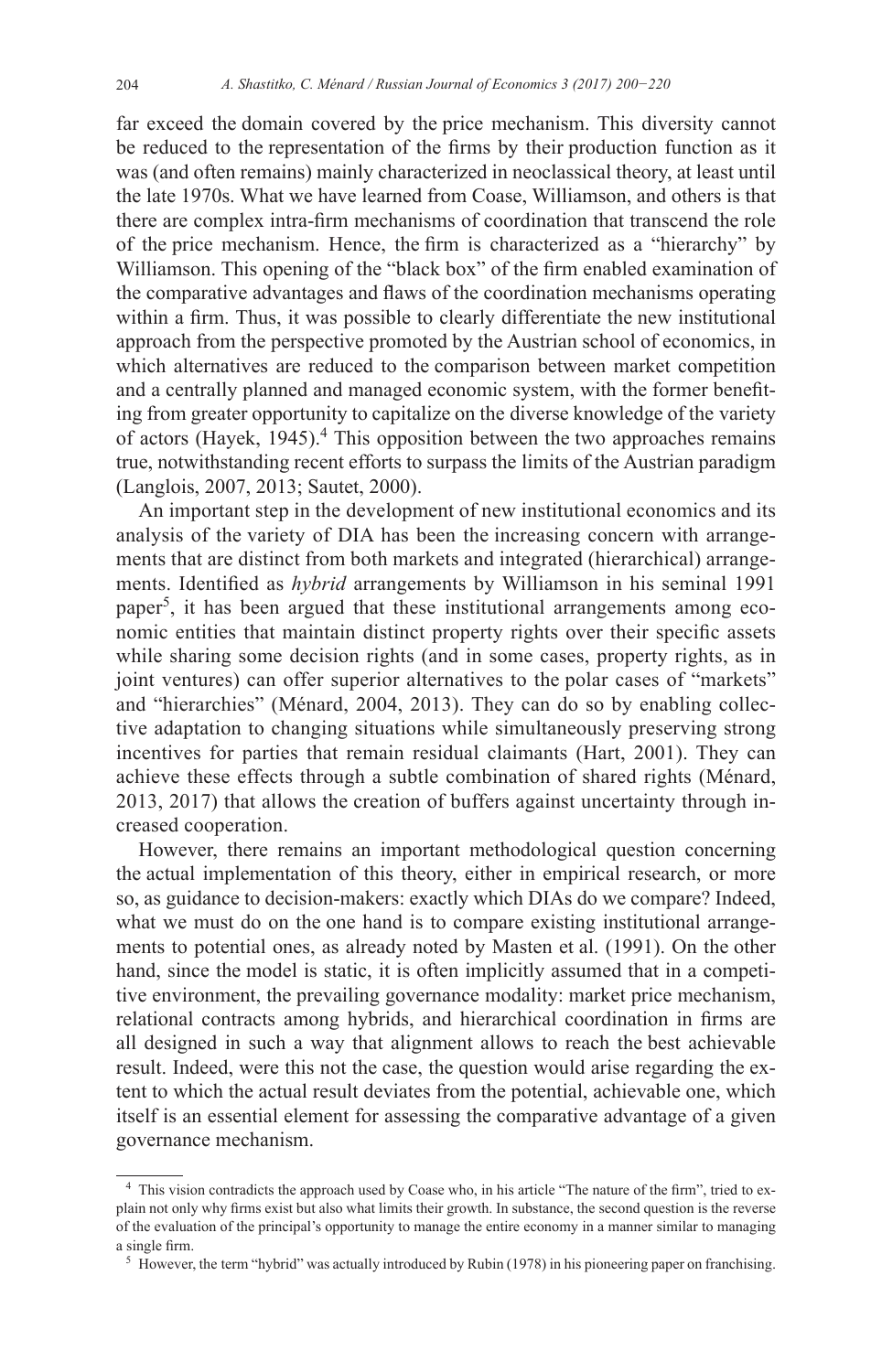Comparing DIAs can therefore be performed along different dimensions, a view partially reflected in the concepts of "market for institutions" and "competition of institutions" (Pejovich, 1996; Tambovtsev, 2001b). In that perspective, competition among alternative institutions could ultimately arrive at one arrangement prevailing over others and becoming the common feature used by agents facing similar economic situations, while progressively eliminating alternative arrangements.

However, this approach introduces a dynamic, long-term perspective that relies on a sort of natural selection process (see already Alchian, 1950). Meanwhile, the prevailing methodology currently focuses on short-term selection among discrete institutional alternatives, with most attention paid to the transaction attributes that make one DIA a better fit than its competing arrangements, for example, when determining the specific conditions under which hybrids may benefit from comparative advantages over pure market price mechanisms. In a sense, this interpretation could be related to the concept promoted by Buchanan (1994), who emphasized the duality of goods, which intends to combine the physical and transformational characteristics of goods captured by production functions and the transactional traits accompanying their exchange, which thus introduces the institutional dimension.

#### **4. Revisiting the approach of transaction cost economics**

The methodological difficulties in implementing the transaction cost approach provide grounds for the distinction we have introduced between the imperfections and biases regarding the internal organization of a specific DIA (thus providing insights for its comparison with the performance of alternative DIAs) and the imperfections and biases in the institutional mechanisms at work in the trade-offs among these arrangements (Shastitko, 1998). In other terms, there might be methodological advantages in sharply distinguishing events within a specific institutional setting and those at the frontier, where the arrangement is in competition with alternative forms. Along with other advantages, this distinction may facilitate understanding why regulation should remain limited to the conditions of competition at the boundaries of institutional arrangements (where they interact), without comment on the internal organization of alternative DIAs.

The distinction could also provide a foundation for the two forms capable of monitoring DIAs noted by Shastitko (2013a), the "regulatory market" and the "liberal market". According to this research, the former market is characterized by a certain propensity to interfere with the internal organization of DIAs, while the latter tends to limit its function to events at the frontier where alternative DIAs interact.

However, in what follows, we do not elaborate on the characteristics and debates regarding these two approaches. Rather, we focus on the more specific problems raised by the internal characteristics of a specific DIA (the first type of potential imperfections or flaws). Let us assume that in addition to the existing structural arrangement of a DIA, another modality of organization is possible within the same DIA. The issue for decision-makers then becomes not to choose another DIA (as would be the case with the second type of imper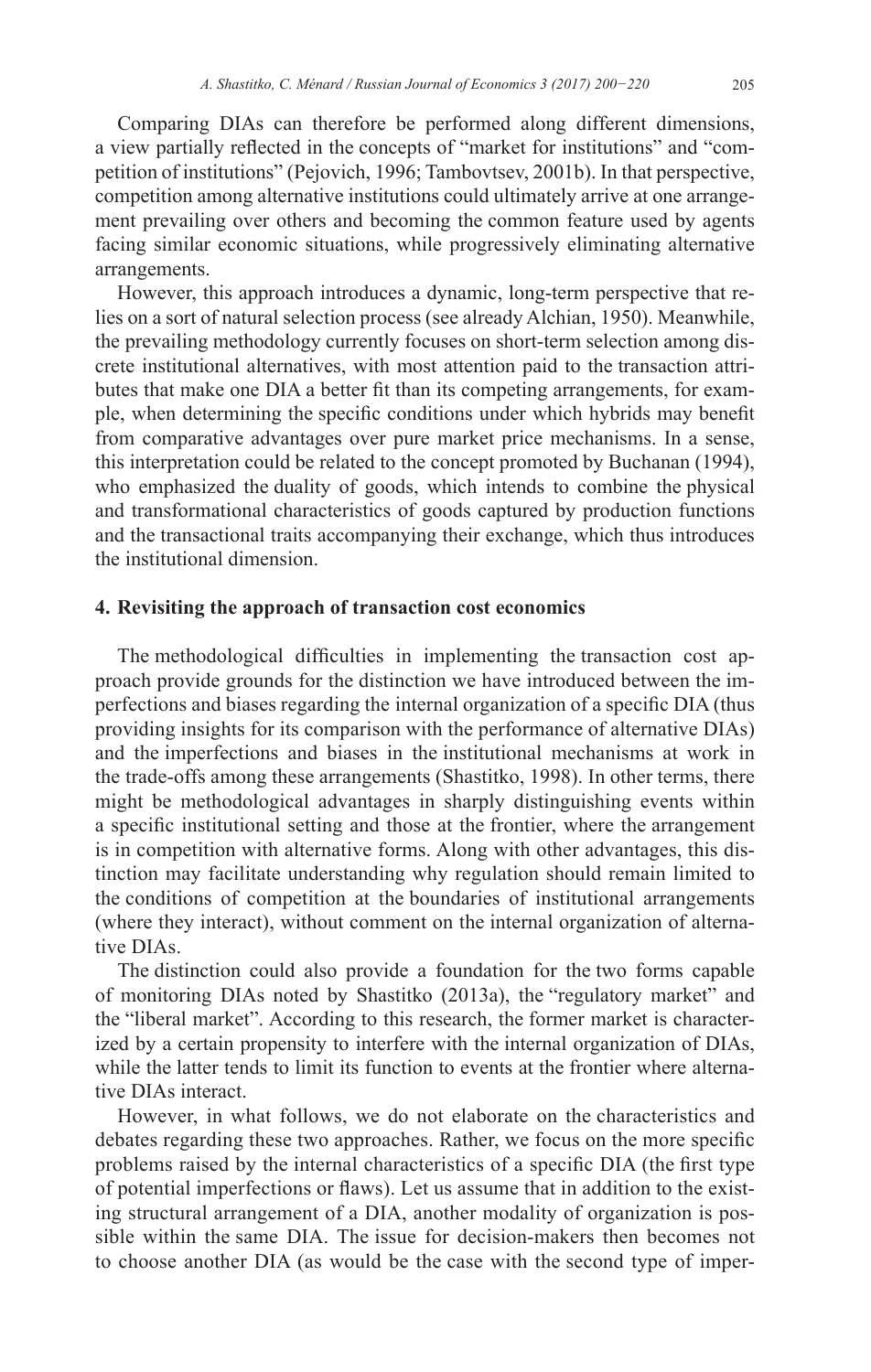fections and biases), but rather to adjust the existing one. In other terms, we propose a methodological switch, refocusing the attention on the possibility that the same DIA may be associated with different levels of transaction costs. The literature on plural forms, in which one firm uses different modalities for procuring its inputs (e.g., making an input partially in-house, acquiring some amount of it through specific agreements in a well-delineated network, and supplying yet another part through competing markets), can partially illustrate the issues at stake (Ménard, 2013).

Difficulties in empirically assessing these situations notwithstanding, this formulation may enrich our perception of institutional flaws along the two dimensions we have identified, as well as the persistence of inefficient institutional arrangements, even when they are unambiguously "second best." It may also facilitate understanding the debate among scholars from different fields concerning whether it is better to make changes *within* an existing DIA or to design complex mechanisms for switching *across* DIAs. For example, a firm may have market power over certain goods or services, which signals a failure of the price mechanism. However, this is not necessarily a sufficient condition for motivating the emergence of government regulation, which typically occurs through monitoring tariffs. Alternative options might be available and admissible with respect to an efficient organization of the production and/or circulation of goods and services at stake. This might occur, for example, when the industry regulator (or other institution linking the general rules to the actions of those operating within these rules) allows some interaction between this monopolistic agent and the related parties, considering the specific business activities involved as well as other risks arising from anti-competitive behavior (see already Joskow, 2002; Radchenko et al., 2013; Avdasheva and Kurdin, 2013; Radchenko and Shastitko, 2013). Indeed, as noted by Stiglitz (2001) in his Nobel lecture, a flaw may not just be compensated for by replacing it with another structural alternative, but must be removed altogether. In other terms, a badly designed market regulation may well destroy the market under consideration. Related to our example above, the implementation of measures aimed at facilitating market entry for new players and creating incentives for major market players to reevaluate the resulting risks may induce the latter group to abandon the market. Meanwhile, the new players might not have the technical expertise, financial capacities, human resources, etc. to fill the void thus created, so that eventually the entire market collapses.

All these considerations suggest an important lesson from new institutional economics: apart from the now well-established view that there are alternative ways to organize transactions (different DIAs), there are also different arrangements with different tools to monitor interactions within the different DIAs that operate in the economy. At stake is the design of adequate institutional governance mechanisms (Tambovtsev, 2001a), with appropriate evaluation of their regulatory effects (Kryuchkova and Shastitko, 2006; Shastitko, 2010).

#### **5. Imperfection(s) of second-order institutions**

In his influential paper summarizing some central lessons of the new institutional economics, Williamson (2000, p. 597) suggested making distinctions be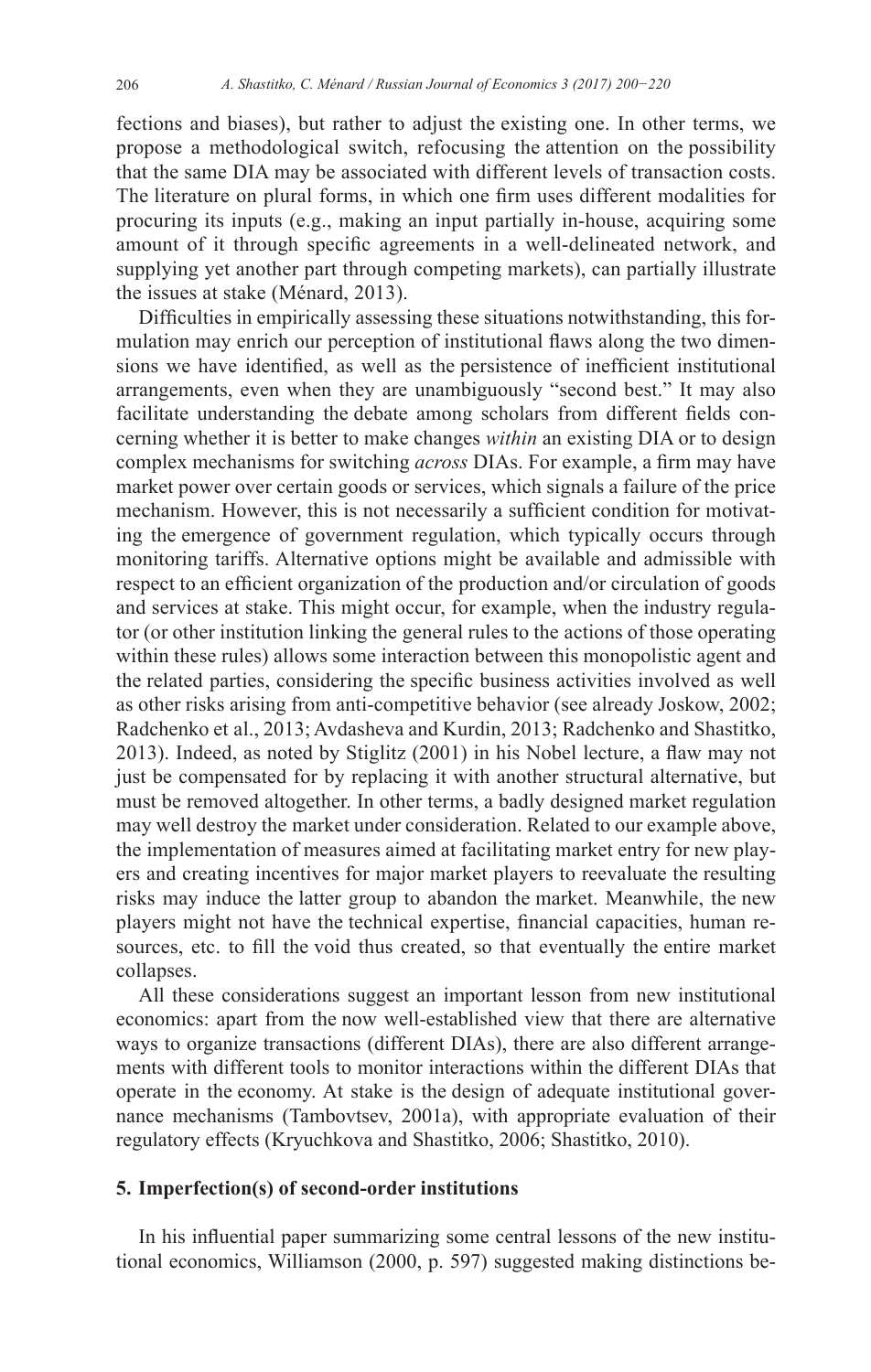tween the different levels at which institutions operate, with second-order institutions identified as what we have designated as DIAs (in Williamson's vocabulary, "governance structures"). Shastitko (2014, p. 52) noted the importance, from that perspective, of analyzing the adequacy of economic policies with the tools these ideas provide. Four reasons motivate this approach.

First, there is no such thing as perfect institutions. Accordingly, the design of institutional rules obeys a sort of "systematic selective blindness", with attention focused on a very limited set of features. The result is a gap between the chosen arrangements and the actual structure of transaction costs. With respect to designing economic policies, one way to circumvent this problem is to involve the concerned groups in policy design. This approach may facilitate learning about the expected effects rather than depending at best on the *postfactum* revelation of these effects. However, a drawback to this solution is the risk of capture and/or the risk of what Spiller (2009) identified as "third party opportunism".

Second, decision-makers must choose among available, and by definition, imperfect alternatives. However, what about the potential availability of superior alternatives, which can be assessed only through comparative evaluation of the different transaction costs involved? Beyond the theoretical and empirical difficulties of assessing these costs, which requires identifying and differentiating DIA with sufficient "granularity", we know that very often we learn from decision-makers who are making choices by assessing DIAs through direct importation, transplantation, expansion in a different direction, or any combination of these (Polterovich, 2001; Kuzminov et al., 2005; Polishchuk, 2008).

Third, assessing the comparative advantages and flaws of DIAs requires not only examining their characteristics independently from their environment (e.g., their internal structural properties) as indicated above but also investigating their properties which are sensitive to the institutional environment. For example, intellectual property rights protection in the EU or the U.S. is associated with possible legal abuse, which leads to restricted competition, for example through the creation of patent pools and patent ambushes. In such contexts, selecting a DIA may therefore require finding a compromise between protecting intellectual property rights and protecting competition. This compromise might be more beneficial to social welfare than abandoning the patent system altogether or consistently using anti-monopoly immunities. This issue is the topic of heated debates in the contemporary context of developing Russian antitrust authorities and regulation (see, e.g., Shastitko, 2013c).

Fourth, an essential element in designing a DIA or choosing among possible DIAs depends not only on the "rules-of-the-game" as developed, for example, by competition authorities but also on the enforcement mechanisms that can ensure their observance, either through sanctions and penalties or by facilitating adaptation to changing circumstances through flexible rules. There is a very difficult trade-off here between *rigidity* in rules, which prevents discretionary (and arbitrary) interference from regulators and/or policy-makers, and *flexibility*, which makes changes easier but risks creating a muddy terrain for organizations. This trade-off also faces the problem of how to maximize social well-being: how can we determine whether a given option is the best or is merely the most likely one (Zerbe, 2006)?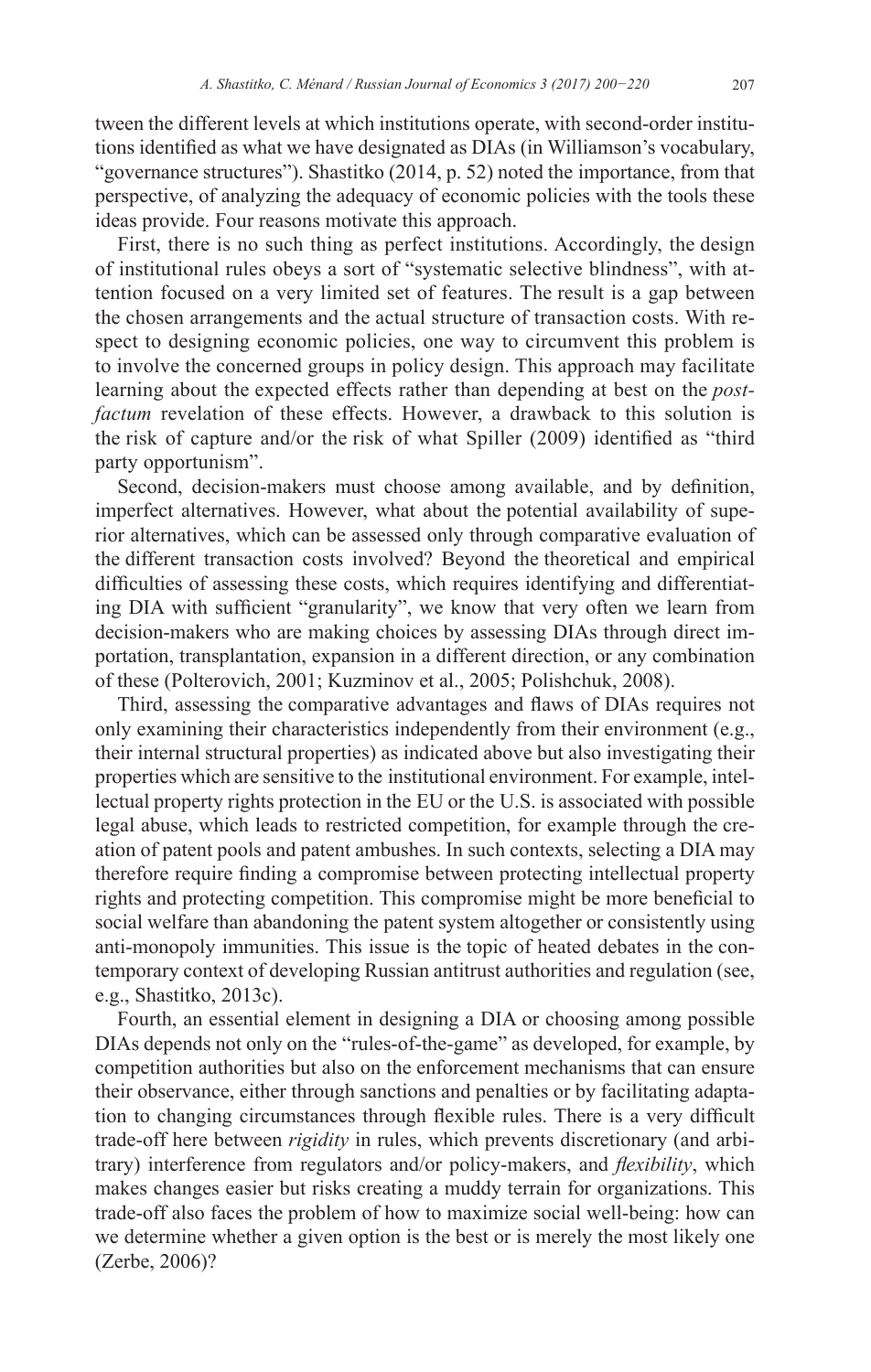This list of imperfections, biases and obstacles that second-order institutions must face is not exhaustive and leaves open many questions. For example, exactly what kind of information is needed to compare DIAs—ex ante as well as ex post; who is involved in collecting and analyzing this information; how can the expected results be compared; and how can they be compared with the actual results of the selected option? Finally, what normative actions can be deduced from the results obtained?

## **6. Illustrating some of the arguments**

Let us illustrate some of the points introduced above by using as a starting point well-known figures proposed initially by Williamson (1996, Chap. 4). These figures summarized the reasoning when it comes to the trade-off among discrete institutional alternatives. We transform them in order to illustrate the impact of a transition from one type of arrangement to another one. First, let us focus on the choice of a DIA (or "mechanism of governance" in the vocabulary adopted by Williamson in that paper) for organizing a transaction. Two attributes of this transaction are taken into account: the degree of specificity of assets required to deliver the good or service for which the transaction is organized; and the uncertainty surrounding this transaction (Fig. 1). $<sup>6</sup>$ </sup>

The vertical axis *U* represents the degree of uncertainty, and the horizontal axis *K* represents the degree of specificity of the assets (or resources, typically investments) required. *AB* is the demarcation line between "Market" and "Firm", which varies according to the combined degree of uncertainty and specificity;  $BK_1$  is the demarcation line between "Market" and "Hybrid" for managing transactions facing moderate levels of asset specificity and comparatively low levels of uncertainty;  $BK_2$  and  $BK_3$  indicate two possible demar-



**Fig. 1.** Conditions for choosing structural alternatives subject to the effect of hybrid asymmetric design and hierarchy.

<sup>6</sup> In Williamson (1985, Chap. 3; 1996 Chap. 4) a third attribute is introduced: frequency. Because of its ambiguous effects (see Menard, 2008), this variable is rarely taken into account in empirical tests.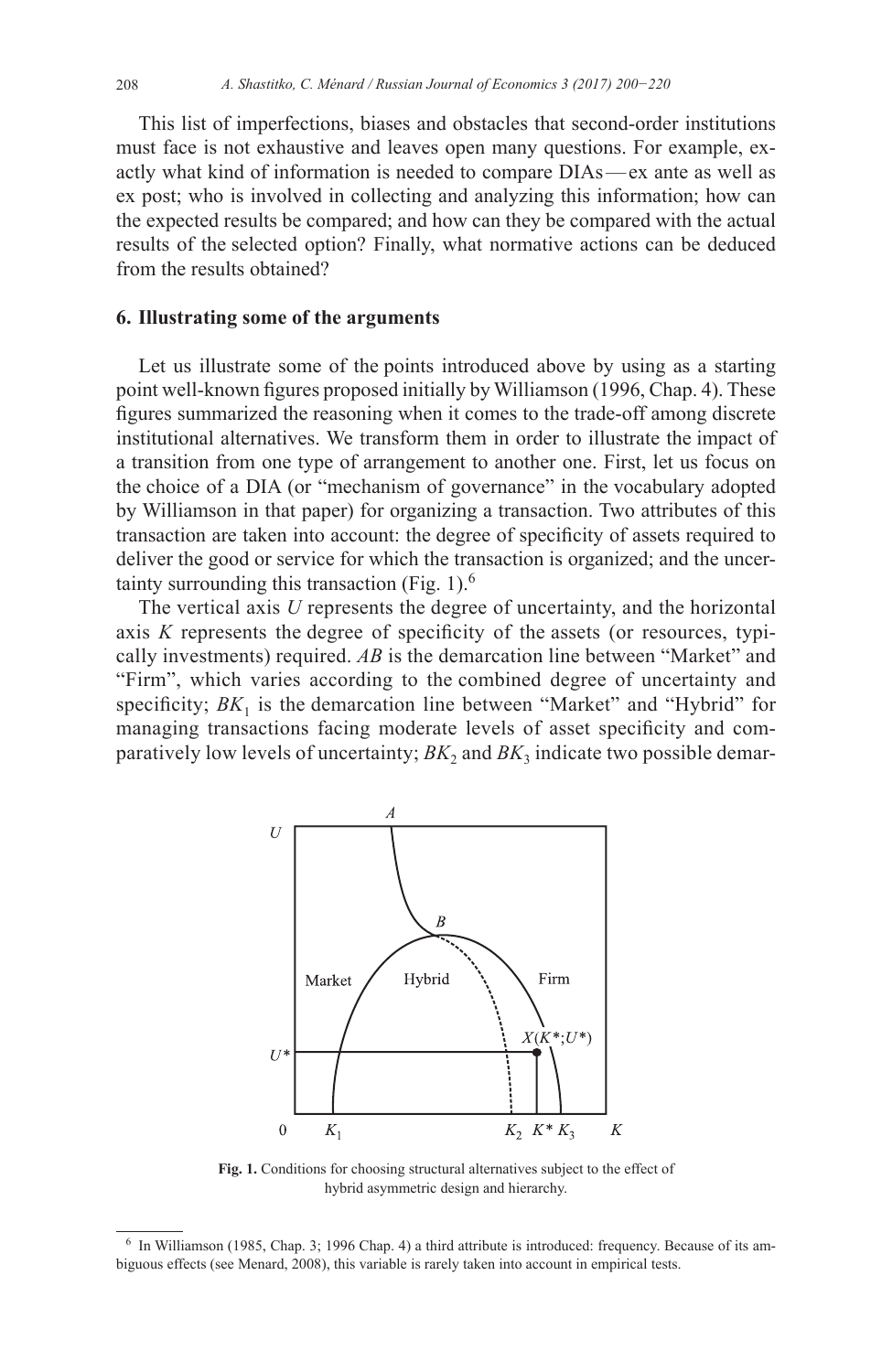cation lines between "Hybrid" and "Firm" in the management of transactions, with a key role for asset specificity when uncertainty remains at relatively moderate levels. We introduce two possibilities to demonstrate how we can use analytical tools of transaction cost economics to understand the factors that can favor a change in DIA. In the example above, a change in the degree of specificity of key assets results in a different trade-off between these alternative DIAs.

Figure 1 shows conditions related to these two key transaction attributes (uncertainty and specificity of assets) central to the trade-off among the three basic structural alternatives for organizing transactions, i.e., the price mechanism (market), relational contracts (hybrid), or hierarchy (firm). First, note that these are "pure" forms; in the real world, frontiers between these alternatives are blurred and coordination mechanisms (prices, relational contracts, hierarchy) can also play roles beyond the "pure" forms. Second, as suggested by this figure, there are multiple possible combinations between the two variables (attributes) of the underlying model, so that various arrangements can fall within the areas delineated by the border lines, as illustrated by the (*K\*; U*\*) combination.

Another aspect of the transaction cost approach to the trade-off among these alternative arrangements (DIAs) concerns the forces that influence agents to select one form rather than the other. As mentioned above, Figure 1 builds on transaction uncertainty and asset specificity to explain the existence of alternative modes of organization and the resulting possibility of trade-offs among them. However, what pushes agents to select one form rather than another? Another development proposed by Williamson (1996, Chap. 4), which is at the foundation of a popular heuristic model summarized in Fig. 2, is that decision-makers have strong incentives to search for the transaction cost-minimizing mode of governance (and therefore DIA), either because they are operating in a competitive environment that pushes them towards cost-minimizing strategies, or because although they have strong market power in a weakly competitive or even monopolistic environment, they want to maximize their returns accordingly.

In Figure 2, the horizontal axis again indicates the degree of specificity of assets at stake in a given transaction, while the vertical axis summarizes the governance costs involved in the different arrangements (DIAs). The shape of the curves corresponds to hypotheses (to be empirically tested) concerning the evolution of governance costs when attributes vary (in this illustration, the specificity of assets). For example, the costs of organizing a market transaction increase rapidly when the required assets become specific, because the party that needs these assets becomes heavily exposed to opportunistic behavior from an increasingly small set of suppliers. The same reasoning applies to the two other curves (for hybrids and firms, respectively). Now there are values where these curves intersect (e.g., at  $A_1(K_1; G_1)$  or  $A_2(K_2; G_2)$ , at which points there are incentives for cost-minimizing decision-makers to switch from one DIA to another (e.g., from market to hybrid, and from hybrid to integrated firm, respectively). Not being at the inferior borders of the curves, depending on the level of specific assets in this illustration, means that decision-makers have made choices that keep them away from their best strategy. Points such as *A*′ can be interpreted as analogues to the X-inefficiency of Leibenstein (1966),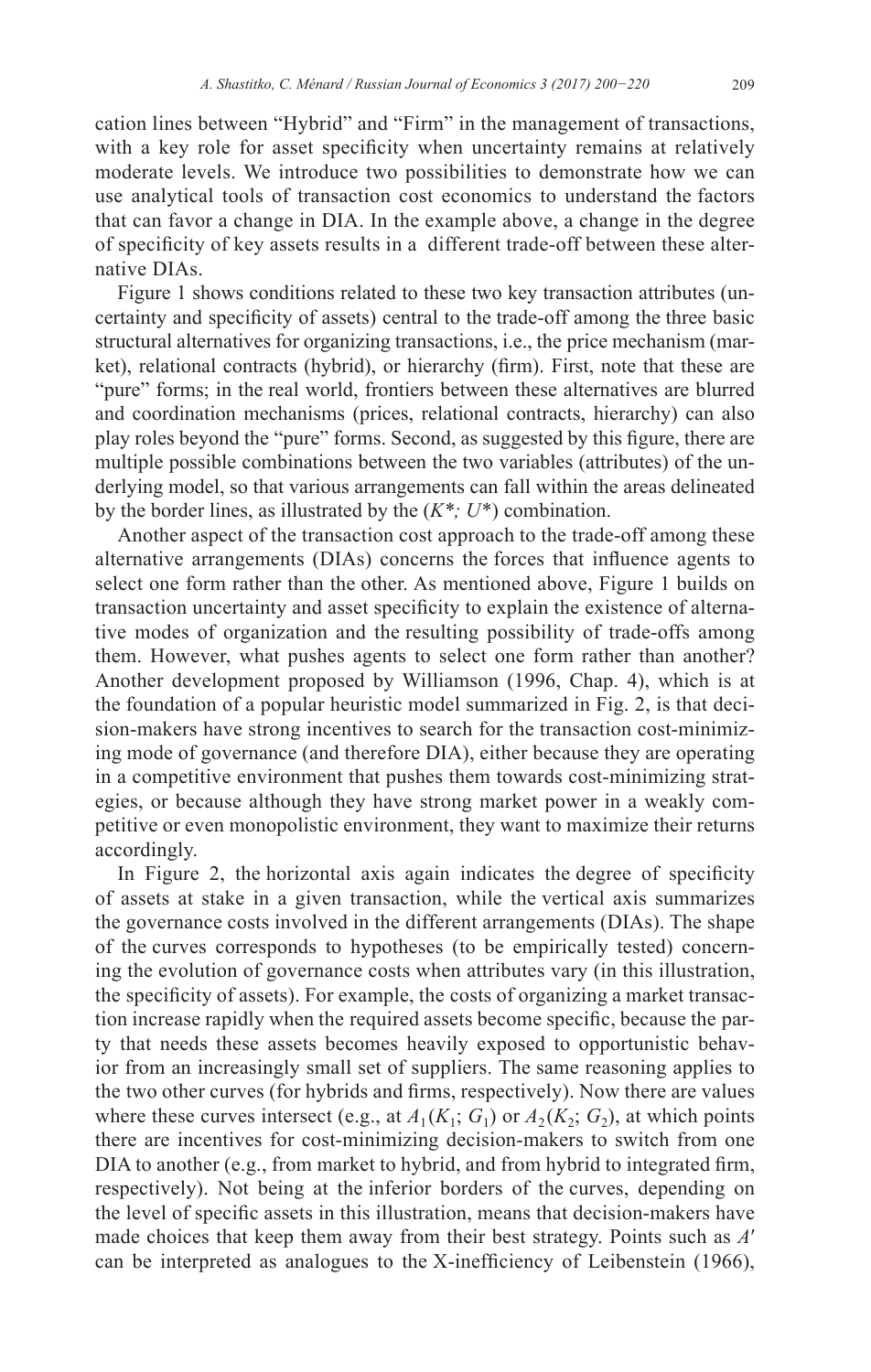

**Fig. 2.** The forms of institutional agreements in the cases of realizing or not realizing conditions for minimizing transaction costs.

with the qualification that, contrary to the position adopted by Leibenstein, in the Coasian–Williamsonian approach this does not occur only under conditions of monopoly or tightly constrained competition. Therefore, points such as  $A'_m(K'; G'_m)$  and  $A'_h(K'; G'_h)$  suggest poorly designed discrete arrangements, which represent market arrangement and hybrid arrangement in these cases, respectively.

Despite the simplifications involved in these figures and the accompanying reasoning, the considerations above provide essential indications, based on the building blocks of the Coasian–Williamsonian approach, of the existence and potential imperfection of second-order institutions. However, what this model does not capture are the reasons why imperfect second-order institutions persist over time. Different hypotheses can be made to explain this resilience, e.g., factors rooted in the institutional environment (such as inefficient regulations), learning effects that may create advantages for certain DIAs despite their misalignment with the attributes of transactions they organize, etc. Much remains to be done, particularly with respect to understanding the impact of regulation and state interventions. In what follows, we present three business examples from Russia suggesting the lessons that can be learned regarding economic policies.

The distinction between the imperfections and biases affecting the choice of one DIA over others and those affecting the internal organization of a specific DIA (once it is chosen) has led us to propose a methodology separating the issue of choice among available DIA options on the one hand, and the *ex post* evaluation of specific DIAs once they have been chosen, on the other hand. Implementation of this methodology requires going beyond general principles and acquiring specific knowledge with substantial details concerning the time and circumstances under review, particularly if normative conclusions are expected.

We now turn briefly to the analysis of three different cases from the Russian context. The first example concerns the production and sale of large-diameter pipes for infrastructure projects by Gazprom PJSC, in which the state played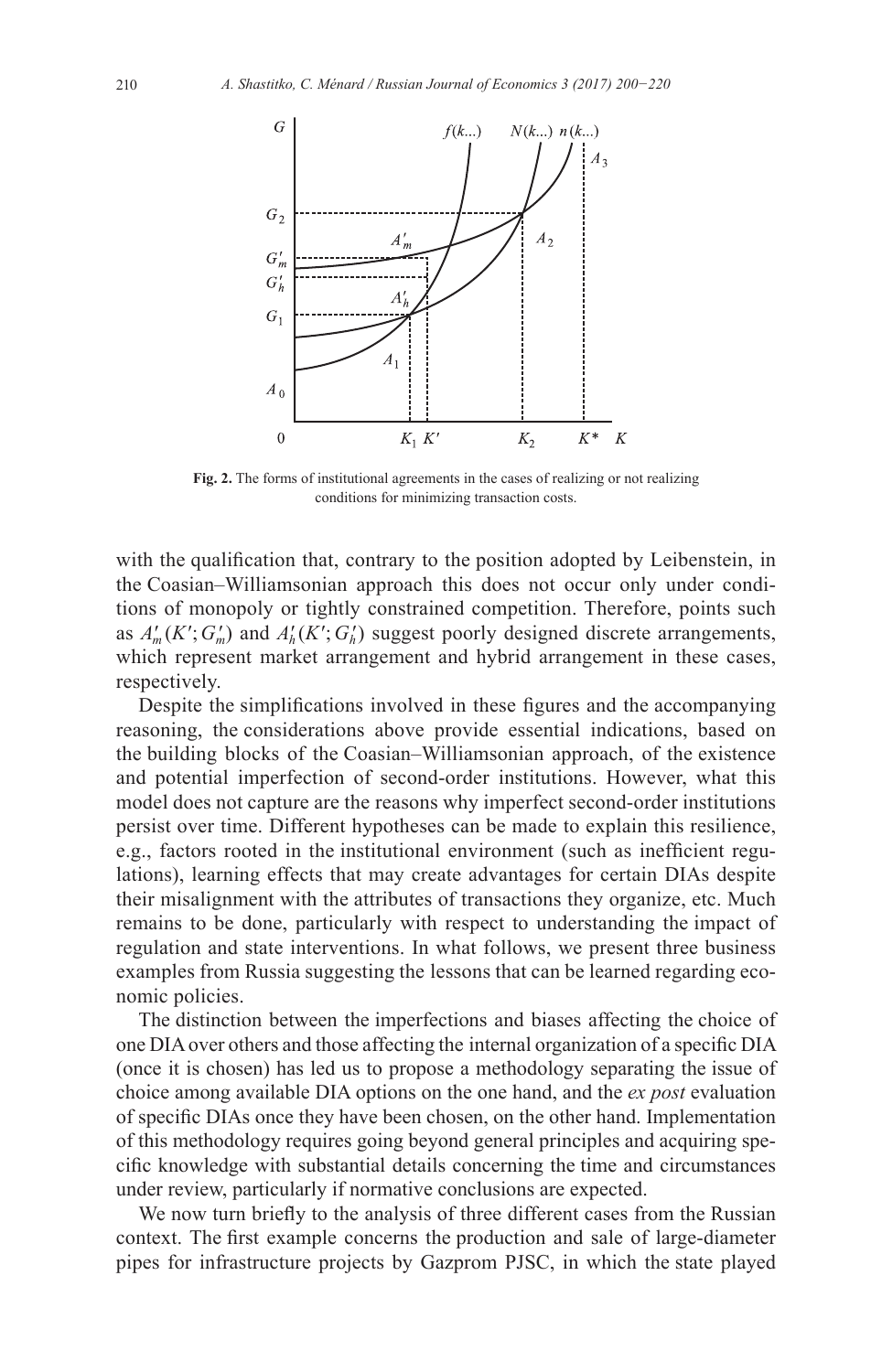a key role upfront. The second example concerns the building of contractual relationships for leases with a "foreign exchange rate component", in which the role of the state was minimal, but business practices inherited from the history of contractual relationships were a major component. The third example concerns the choice of governance mechanisms among companies operating in highly concentrated markets with considerable bilateral transition costs, which is illustrative of the problems that arose with corporate privatization during the 1990s.

## *6.1. Lessons from the "pipe cases" (2011–2015)*

An example that illustrates the need to compare DIAs in relation to their design is the creation of a long-distance pipes (LDP) sub-industry in the context of the development of gas pipelines in Russia. This example illustrates the necessity and difficulties of comparing alternative discrete institutional solutions.7 During the mid-2000s, private companies made considerable investments without direct governmental support, in exchange for the promise from the government to load production capacities, particularly by tightly limiting LDP imports to Russia. By 2010, a whole new sub-industry had been successfully developed.

At about the same time, an anti-monopoly investigation soon targeted the producers involved, in the so-called "first pipe case" of 2011. Part of the investigation showed that the market was competitive (respecting the so-called "market division hypothesis").<sup>8</sup> This first case was closed in early 2013, with the conclusion that there was no antitrust law violation. However, a new case (the "second pipe case")<sup>9</sup> was opened against Gazprom, the trader and principal buyer of LDP, which was also the company that needed to procure significant quantities of large pipe products for its projects.

It should be noted that the scheme organizing the LDP trade between the producers and Gazprom was part of the government industrial policy, with the promise that LDP producers would benefit from a regular flow of orders, paired with restrictions on imports, and that private companies would commit to considerable investments in production facilities. The governmental promise to load the facilities, the impact of which can be tracked through comparison with the production of other products by these companies during the 2008-2009 crisis, translated into LDP supply schedules for Gazprom's infrastructure projects, with planning of the scope, specification, and time of delivery. It is these schedules that attracted the attention of the antitrust authority. Taken out of context, the data could be interpreted as (and initially did support) a means of organizing cartelization.<sup>10</sup>

<sup>7</sup> Russian enterprises had experience producing LDP long before the Nord Stream-1 pipeline was built in the mid-2000s. However, all the LDPs they produced were not suitable for building gas pipelines due to inadequate technical parameters. Therefore, almost all LDPs for main pipelines had to be imported.

<sup>8</sup> Collusion is banned by Paragraph 3, Part 1, Article 11 of the law "On Competition Protection"; those found guilty may be punished according to Articles 14.32 of the Administrative Violations Code of the Russian Federation and Article 178 of the Criminal Code of the Russian Federation.

<sup>9</sup> For details about the history of the issue, the substance of the "first antitrust case", and the results of its deliberation, see: Shastitko and Golovanova (2014), Shastitko et al. (2014).

<sup>&</sup>lt;sup>10</sup> Discussion of this issue would have been incomplete without mentioning the role of the trader in Gazprom's infrastructure projects (Golovanova and Shastitko, 2016).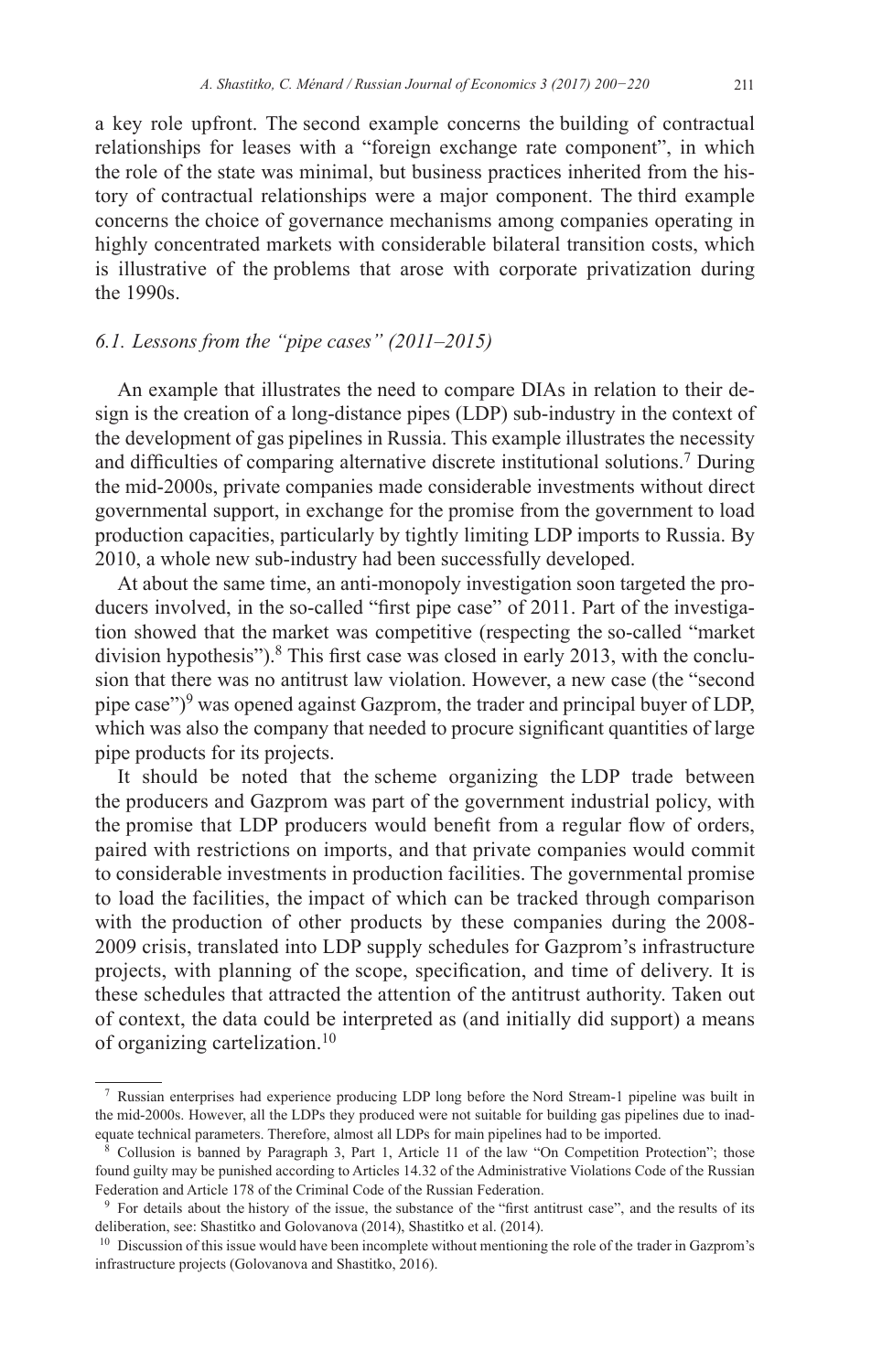This example illustrates the imperfections and biases in the implementation of DIAs. It also presents as part of these imperfections and biases the interference of third-order institutional factors, in this case, the role of the government in organizing transactions through regulatory mechanisms such as import duties and non-tariff import restrictions.<sup>11</sup> A clear consequence is the difficulty, under these circumstances, to perform a reliable comparison of available organizational alternatives. In theory, more reliable comparative analysis would improve the likelihood of selecting the most suitable DIA. For example, in the case under review, organizing an auction to select LDP suppliers seems quite simple, with a relatively low probability of error. However, consideration of the far more complex components involved in a tender of this type (e.g., including in the deal quality control, logistics, section welding, laying, emergency operations, etc.) is a much greater challenge.

Among the difficulties to be faced, two are particularly significant. First, the alternative solution of relying on market competition leaves each party to adapt to ever-changing situations for performing its contractual obligations. Such an arrangement cannot work in this industry where long-term investments are required without some form of indicative planning, which could incentivize secret arrangements among suppliers. Second, as demonstrated by the "first pipe case", there was no evidence that an achievable and more effective DIA could be implemented that would be more efficient (in terms of costs) and effective (in terms of reaching the goal of identical and continuous LDP procurement). Another aspect of the problem, which emerged in the "second pipe case", was the role of the trader who coordinated suppliers, thus creating a sort of integrated activity to meet the "on-time delivery" required by the nature of this project (Golovanova and Shastitko, 2016). Is there a more efficient alternative institutional solution? Because there are no similar large-scale gas pipeline construction projects in the world, assessing the possibility of such alternatives remains largely what Coase would have called a "blackboard" exercise.

However, the lessons from this case remain limited. In other situations, without the same technical requirements and time-delivery constraints, comparison of available alternatives seems to be a considerably better approach. Indeed, institutional competition, when possible and adequate for the transaction at stake, is a more efficient tool for selecting the most appropriate DIA from the set of available and feasible solutions than relying on a pre-established solution or a solution presented as the only one possible under the influence of certain interest groups.

# *6.2. Commercial real estate lease agreements with a "foreign exchange component in the price"*

A major consideration introduced by Coase and made operational by Williamson regarding the choice of a discrete structural arrangement concerns the uncertainty surrounding a transaction. In business practice, not all risks can be considered as strictly "commercial risks" under the exclusive jurisdiction and

Regulatory tools included not only tariff protection through LDP import restrictions but also technical requirements.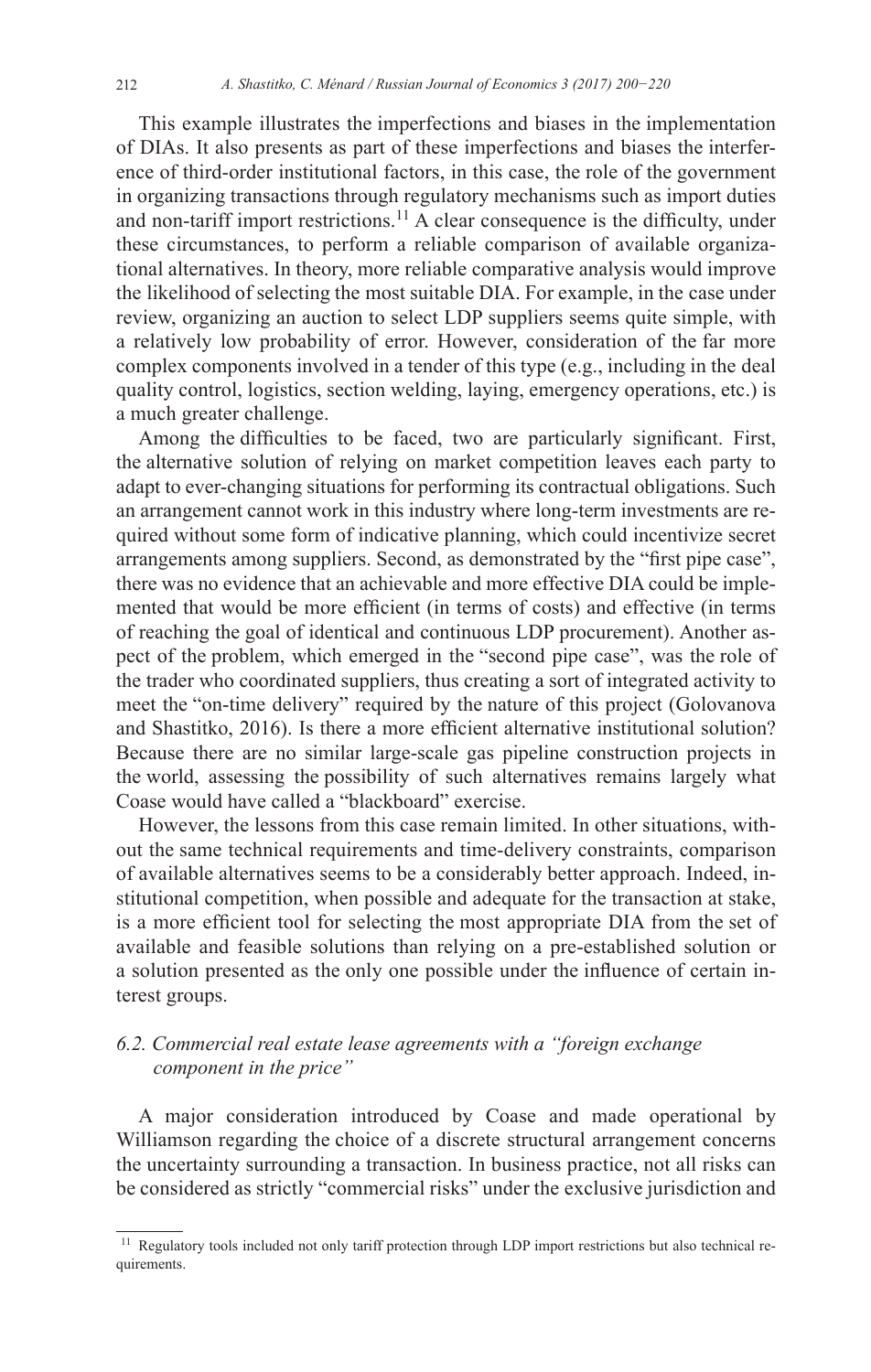explicit responsibility of the parties to the transaction. The existence of paracommercial risks challenges institutions in that respect.

For example, Paragraph 1, Article 2 of the Russian Civil Code states that all business risks are borne by the entrepreneur. In that perspective, as noted in a recent decision from the first instance arbitration court which achieved broad resonance, the risk of changes in conditions surrounding a transaction must be borne by the party to the agreement.<sup>12</sup> The problem arises from a Russian contractual practice which, for reasons embedded in the national history of contractual relationships, introduces a "foreign exchange component in the price". That is to say, the price paid in rubles for a product or service purchased under a long-term contract can be adjusted regularly (e.g., monthly), because it is connected to a price denominated in a foreign currency (typically, a ruble equivalent of the price in US dollars).

The consequences of this strategy, that are likely due to the lack of trust in contractual relationships and the lack of confidence in the macroeconomic situation, can be devastating. A recent example concerns the revision of the terms of longterm commercial real estate leases with obligations denominated in dollars (or euros), or more precisely, in the ruble equivalent of the payment indexed to a foreign currency. Naturally, in the event of a significant decline in the exchange rate, the buyer of the service must pay a substantially higher ruble price for the same product or service, while the clients using the services pay a significantly lower price. This occurred in Russia from the second half of 2014 through the first half of 2016, when the RUB–USD rate fell almost by half, and by more than 2.5 times during certain periods.

The question is what the parties could or should do when signing the agreement to avoid significant losses for one of the parties afterwards, i.e., during the fulfillment of the obligations. An obvious answer is to identify the risks (foreign exchange risk in our case) and find ways to mitigate those risks. This is the point that the second instance court made when overturning the first court's decision.<sup>13</sup> However, this is not as simple as it seems. Identifying risks and allocating responsibilities *ex ante* may involve important transaction costs. If the buyer, when establishing the contract terms and signing the long-term agreement (such that exiting the agreement is not an option or is a costly one), did not sufficiently embed guarantees or adjustment clauses in the contract, unexpected events such as a sharp and sustained fall of the national currency exchange rate would create strong incentives to revise the terms either through mutual agreement or through the courts, particularly when conditions to terminate or revise the agreement were not well-defined *ex ante*.

One could argue that the concerned party simply made a wrong decision for which it should be accountable. However, there might be institutional circumstances that complicate matters. For example, parties to the transaction may have made this agreement in good faith, considering signals from the RF Central Bank indicating their commitment to keep exchange rate fluctuations "within reason-

<sup>12</sup> [http://kad.arbitr.ru/PdfDocument/a52e4c62-b90d-4a0e-a31a-df2b0a1b155f/A40-83845-2015\\_20160201\\_](http://kad.arbitr.ru/PdfDocument/a52e4c62-b90d-4a0e-a31a-df2b0a1b155f/A40-83845-2015_20160201_Reshenija%2520i%2520postanovlenija.pdf) [Reshenija%20i%20postanovlenija.pdf](http://kad.arbitr.ru/PdfDocument/a52e4c62-b90d-4a0e-a31a-df2b0a1b155f/A40-83845-2015_20160201_Reshenija%2520i%2520postanovlenija.pdf)

<sup>13</sup> [http://kad.arbitr.ru/PdfDocument/e51179e4-a51e-45b0-a06d-bb5742b278a1/A40-83845-2015\\_20160329\\_](http://kad.arbitr.ru/PdfDocument/e51179e4-a51e-45b0-a06d-bb5742b278a1/A40-83845-2015_20160329_Postanovlenie%2520apelljacionnoj%2520instancii.pdf) [Postanovlenie%20apelljacionnoj%20instancii.pdf](http://kad.arbitr.ru/PdfDocument/e51179e4-a51e-45b0-a06d-bb5742b278a1/A40-83845-2015_20160329_Postanovlenie%2520apelljacionnoj%2520instancii.pdf)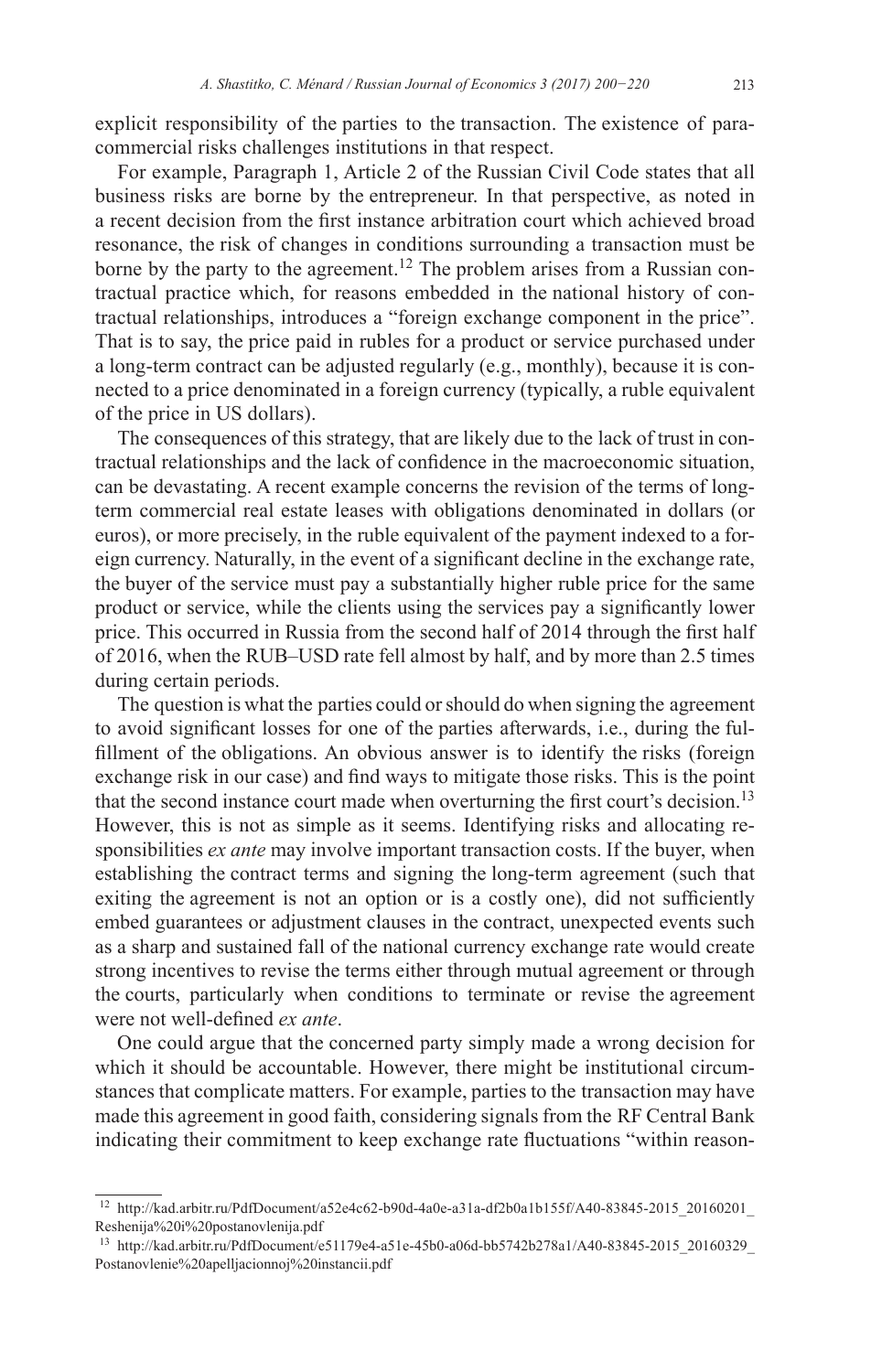able limits." Changes in government policies then created a bias in transactions, which questioned whether the "victim" of this change should be hold responsible. In a sense, this may be understood as an "institutional hold-up" by public authorities (Klein, 1996). In the aforementioned decision by the first court, no sufficient grounds were found to substantiate the termination of the lease agreement between Vimpel-Communications PJSC (lessee) and Tizpribor (lessor),<sup>14</sup> notwithstanding changes in RF Central Bank policy. However, the court mentioned the possibility of establishing an acceptable lease rate within an exchange rate band between RUB 30 and RUB 42 per USD. This situation then implicitly created a tension between the judiciary and the government, with clear impact on transaction costs.

Predictably, the case went through the upper layers of the judicial system. Indeed, the final decision would significantly impact the general conditions of contractual relationships with a foreign exchange component, which are quite extensive in Russian businesses. The decision by the Ninth Arbitration Court of Appeal on March 29, 2016 highlights the likelihood that judges may refuse to consider relating the costs associated with the existing agreement to the current ruble costs of leasing comparable premises. The subsequent decision by the parties to sign an amicable agreement leaves uncertain the substance of the decision that could have been made by the cassation instance. In a sense, it means that the situation remains "institutionally unsolved".

The different episodes of this case show how costly cumulative mistakes combined with institutional flaws can be for transactors. Are there lessons to be learned that would avoid the continual temptation of *ad hoc* solutions? For example, how are expectations formed by parties to long-term contracts? What information is available to them and how far can they go in adopting expectations regarding changes in the institutional environment (such as public policies)? And how can business responsibilities be disentangled from those that should be borne by public authorities (for example, by a public institution guaranteeing institutional risks such as foreign exchange risks, a sensitive issue since it means that in last resort, all citizens support systemic business risks)?

Related to our central question about the imperfections and biases affecting the choice and internal organization of DIA, the case of "foreign exchange component in the price" of leases raises issues regarding the dynamics of DIA. It also motivates examination of factors that may challenge existing DIA, such as, for example, the impact of expectations formation by parties to private transactions. Other than expectations of parties based on external factors such as the prevailing monetary policy and its credibility at the time of a contractual agreement, a major element arises from behavioral factors rooted in business practices. In our example, fixing the ruble price to a fixed dollar price was common practice at the beginning of the 21st century. Its combination with the very limited applica-

<sup>&</sup>lt;sup>14</sup> According to the case materials, the preliminary agreement was signed as far back as 2006, whereas the short-term agreement was signed in March 2007, and the long-term agreement was signed based thereon in August 2009. One of the issues that remains open is the force of inertia in contractual relationships in general, and in the agreement under review in particular. The formulation of this issue is legally grounded at least because by the time the long-term agreement was signed in 2009, it was already clear how unreliable the assumptions were upon which the foreign exchange rate expectations were based.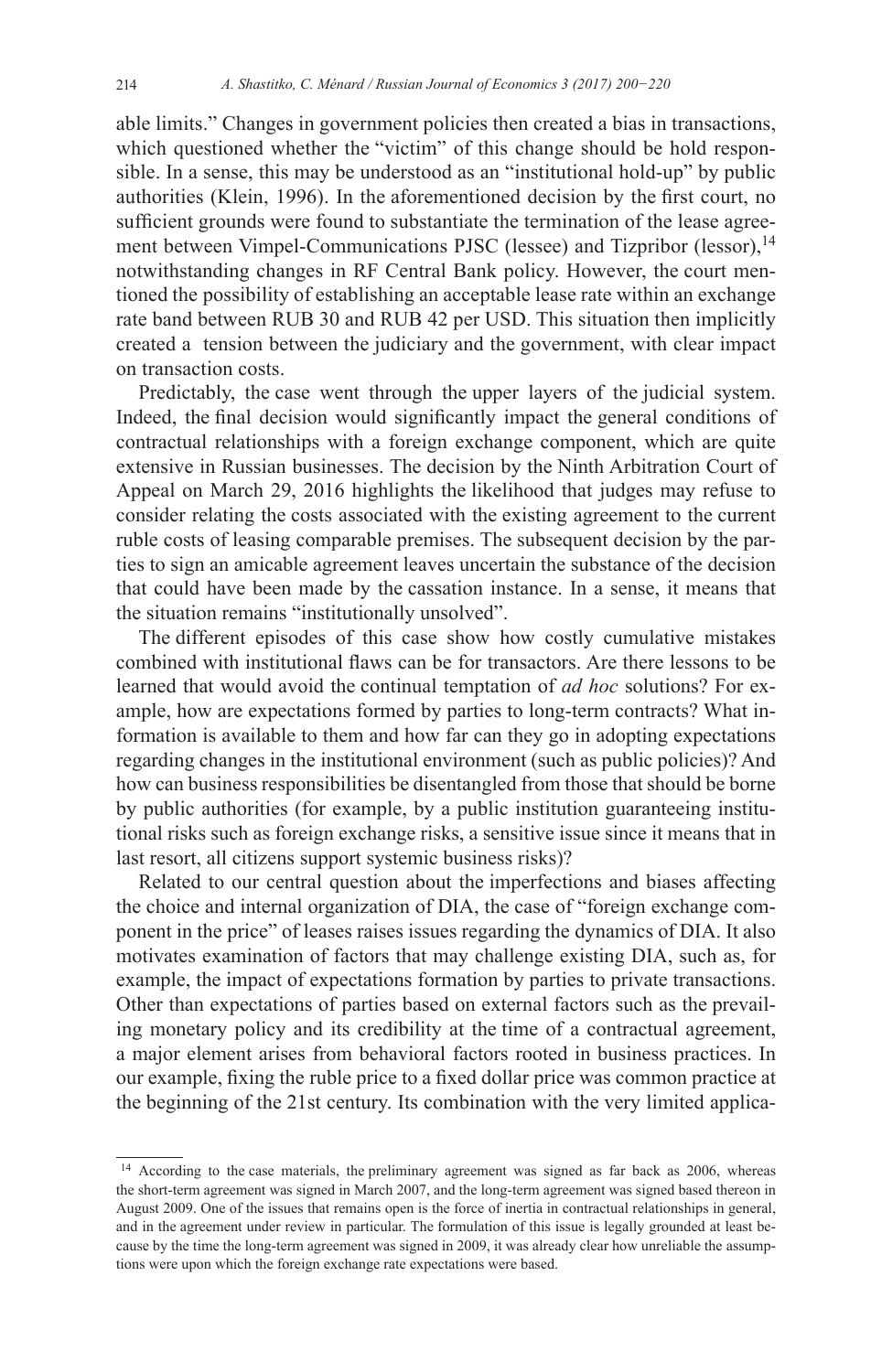tion of tools for hedging foreign exchange risks became a substantial source of disruption in many Russian contractual agreements.

What this case illustrates is that choosing a DIA to organize voluntary economic exchanges must consider the specific features of the decision-making process used by market players on the one hand, and the characteristics of the institutional environment on the other hand. A particular difficulty in analyzing this combination of factors, and even more so in deriving lessons for decision-makers, is that both dimensions depend to a certain extent on historical trajectories as well as the different degrees of awareness of parties to a transaction, different approaches to data and interpretation, and variations in behavior. These are aspects that remain high on the research agendas of new institutionalists.

# *6.3. Mechanisms of governance in highly concentrated markets with high bilateral switching costs*

One last example that we would like to briefly cover arises from the specific features of the Russian economy after privatization in the 1990s. As a result, many markets have attracted the attention of antitrust authorities because of the numerous cases of mutual dependency between buyers and sellers, making the structure of those markets close to bilateral monopolies, thus translating into significant bilateral transition costs.<sup>15</sup>

A significant source of the problem is the fact that privatization very often involved technologically interrelated production sites which operated in a hierarchical, integrated management system built during the Soviet period. One consequence is that when privatization was implemented, ownership of several sites was transferred from a single owner of a given asset to several different owners. This issue, often referred to as the "stability of economic ties", especially popular among researchers in the 1990s, is presented in a new light here. First, we focus not on the question of stable relations among firms, an issue for a long time partially solved through coercion exercised by the hierarchical management system, but rather on the ability for firms that are now autonomous to adapt to changing circumstances to maintain contractual relations. Second, we consider that applying antitrust coercion norms to build governance mechanisms to face recurring economic disputes between firms locked into inherited contractual relations remains an underdeveloped issue, although the problem was clearly identified long ago (Joskow, 2002).

The question at stake can be understood as one concerning the need to select a workable hybrid governance mechanism when hierarchical management, deprived of its support through public control over rights, is no longer available as a DIA. The issue becomes even more complicated by attempts to compensate for ineffective contractual relationships between formally independent but mutually dependent firms by involving anti-monopoly authorities. This strategy of solving what are essentially business disputes by intervention from anti-monopoly authorities is known in Russia as the "Pikalevo syndrome"

<sup>&</sup>lt;sup>15</sup> An extensive literature is devoted to explaining the significance of transition costs in building contractual relations; further discussion is not included in this article.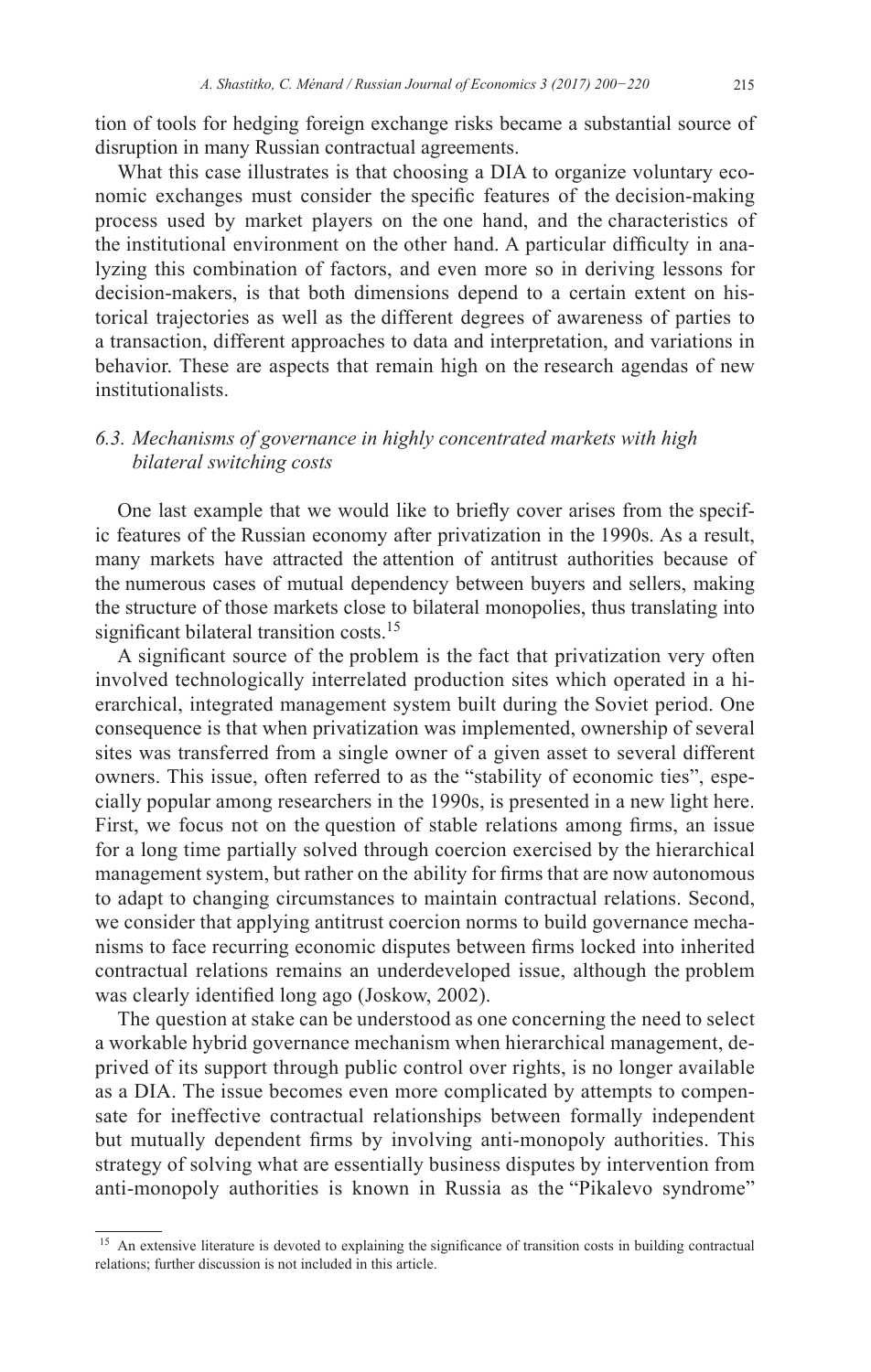(Shastitko, 2012).<sup>16</sup> There were already some contributions on ways to ensure the stability of economic ties (contractual relations) following a systemic shock (Blanchard and Kremer, 1997). However, they attracted little attention at the time.

As we now know from the economic analysis of long-term contracts involving significant resource specificity, consistent with the Coasian–Williamsonian approach, forces pushing towards integration prevail under these circumstances, so that intervention by anti-monopoly authorities is of little help in sustaining competition among a large set of firms. A much more convincing approach suggested by the transaction cost framework is to turn the antitrust environment into one of economic regulation, for example by coordination of the hybrid type based on agreements among mutually dependent firms (e.g., using formulabased pricing for a product). To conclude, let us emphasize the pervasiveness of this problem of interdependent, locked-in firms. The role played by antitrust authorities in regulating the contractual relationships among firms is a serious challenge for economic theory. If an antitrust authority is deeply involved, even when there is no conflict, does this mean that this authority is wrongdoing when settling contractual relationships among mutually dependent firms operating in highly concentrated markets? Should these "interventionist practices" be stopped immediately, and should private firms be left to resolve their disputes independently, including by going to courts? In other words, is it efficient to import well-established institutions without a careful look at the side effects of their policies?

Should it not be more relevant to introduce alternative solutions: rather than focusing solely on the determination of competitiveness through the number of market players (or their market power), is it not possible to consider a more positive strategy including competition authorities, particularly during a transition phase, to identify unused opportunities, particularly alternative workable governance mechanisms, which would enable parties to transactions to adapt to changing conditions and thus open doors to improved adaptive solutions outside hierarchically organized or purely market-processed transactions? The answer to this question requires more investigation of the capacity and circumstances for hybrid solutions to combine efficiently powerful incentives and collective adaptation.

# **7. Wrapping it up**

In this paper, we focused our attention on two types of imperfections and biases that interfere with the organization of transactions. First, there are flaws (the *first*  type of imperfections) arising from what Williamson identified as the "weak selection" constraint, which comes from the fact that we can compare only a limited set of implementable DIAs. This limitation raises the question of whether those alternatives are the only ones available when measuring the effectiveness,

<sup>&</sup>lt;sup>16</sup> Pikalevo is a small town about 200 km from St. Petersburg where three aluminum, cement and chemical industry enterprises were involved in high switching costs. During Soviet times, these enterprises were part of a unified production system under centralized control. Following its privatization, the aluminum company stopped selling inputs to the two other companies in 2008–2009. This action led to social tensions due to the specificity of some resources, including human capital, which made "redeployability" very difficult. It was the antitrust authority, not adequate economic policies, which were used to restore transactions.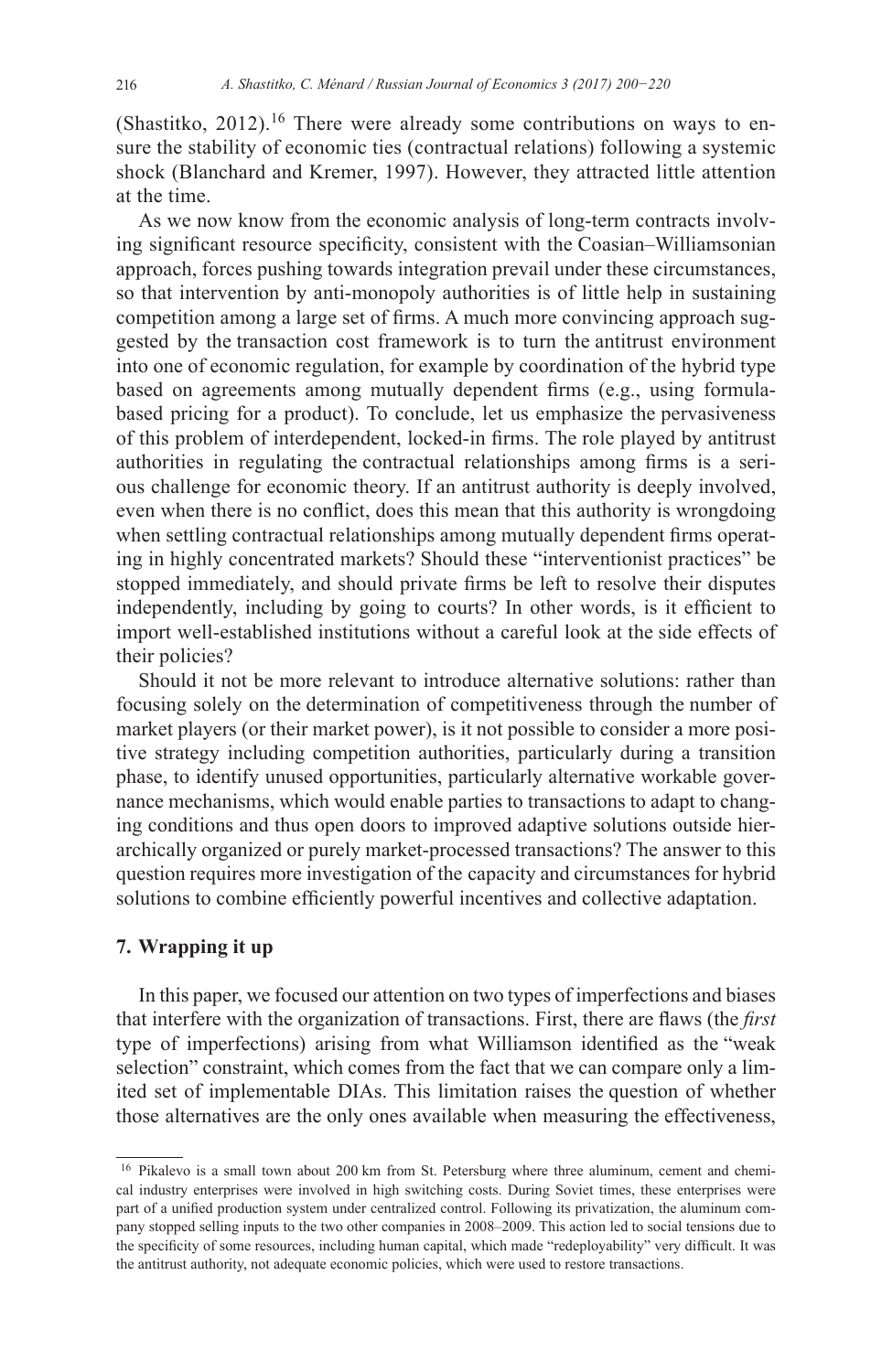in terms of transaction costs, of the solution selected. Another issue that we have identified (the *second type* of imperfections and biases) comes from the difficulty in assessing available options within a given DIAs (once one has been implemented). Too often, flaws are examined with respect to the market structure with little consideration for the imperfection of prices, not to mention the internal imperfections of alternative governance mechanisms (hybrids, hierarchies). In this paper, we have also shown an example of these flaws with the case of commercial lease contracts.

As a result, there are two questions that "selective intervention" (Williamson) must solve. (1) Under which conditions should one DIA replace another, and at which transaction costs does this switch represent a valuable solution? (2) What are the possibilities and costs of modifying the internal configuration of existing alternatives to improve its performance by reducing its cost of governance while solving potential distribution conflicts? What our examples showed is that there are institutional aspects involved in both issues.

Therefore, when discussing the flaws of a given institutional system, it is *not sufficient* to systematically presume the comparative advantages of another DIA, which is the authoritarian argument developed by market-oriented scholars and decision-makers. It is also *necessary* to look at the circumstances which led to the resulting organizational arrangements and to consider the possible actions that could directly improve, or could facilitate internal improvement of the original DIA parameters, which could thus make the switch to an alternative DIA a Pareto-inferior situation.

However, such research is demanding. It requires not only an in-depth knowledge of the circumstances (including their historical dimensions) and properties under which structured economic exchanges (transactions) are organized but also an understanding of the bargaining power and interests of the influential groups involved. This formulation of the question explains the problem of institutional design based on the idea of importing institutions.

The relevance of this approach with respect to Russian practices in contractual relationship management is particularly significant if we consider the existence of a broad class of unregulated situations that expose adaptation of contractual relationships to arbitrary methods of redistribution of rights and titles. Therefore, a close examination of which possible course of action is optimal is essential, as is the consideration of which of the least "wrong" options is most likely to be implemented.

#### **References**

- Acemoglu, D., & Robinson, J. (2012). *Why nations fail: The origins of power, prosperity and poverty*. New York: Crown.
- Acemoglu, D., & Robinson, J. (2015). The rise and decline of general laws of capitalism. *Journal of Economic Perspectives, 29* (1), 3–28.
- Alchian, A. (1950). Uncertainty, evolution and economic theory. *Journal of Political Economy 58* (3), 211–221.
- Avdasheva, S., & Kurdin, A. (2013). Trade policy objectives of private companies as a tool for regulation and competition: World experience and attempt to forecast. *Ekonomicheskaya Politika, 5*, 106–126 (In Russian).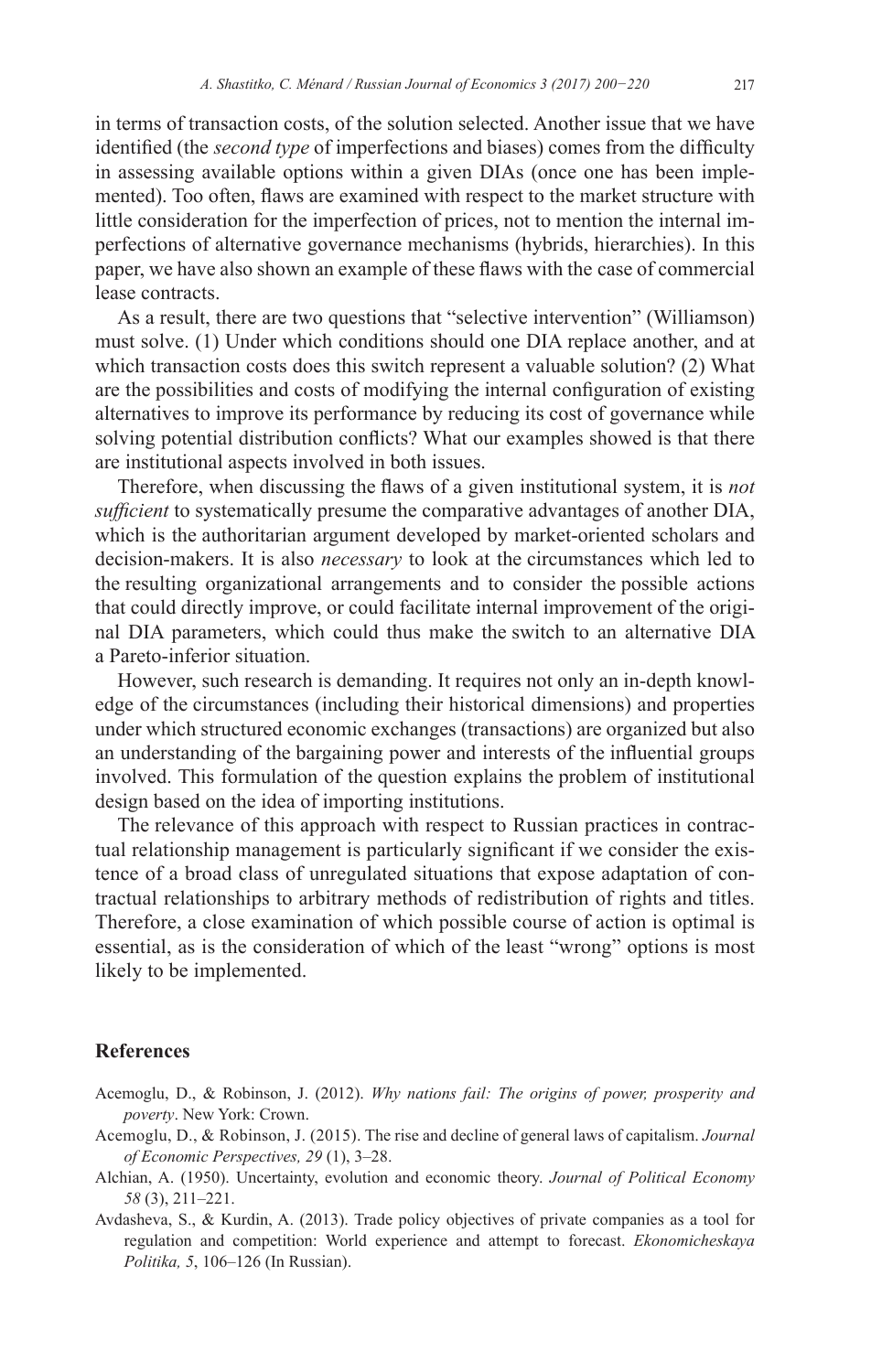- Blanchard, O., & Kremer, M. (1997). Disorganization. *Quarterly Journal of Economics, 112* (4), 1091–1126.
- Buchanan, J. (1994). Choosing what to choose. *Journal of Institutional and Theoretical Economics, 150* (1), 123–135.
- Coase, R. (1993). *The firm, the market and the law.* Moscow: Delo (In Russian).
- Coase, R. (1999). An interview with Ronald Coase. *Newsletter of the International Society for New Institutional Economics, 2* (1), 3–10.
- Eggertsson, T. (2001). *Economic behavior and institutions.* Moscow: Delo (In Russian).
- Furubotn, E., & Richter, R. (2005). *Institutions and economic theory: The contribution of the new institutional economics.* St. Petersburg: St. Petersburg State University Publ. (In Russian).
- Golovanova, S., & Shastitko, A. (2016). Intermediary is not what you thought about (Lessons for economic policy). *Ekonomicheskaya Politika, 1*, 43–60 (In Russian).
- Greif, A. (2006). *Institutions and the path to the modern economy: Lessons from medieval trade*. Cambridge: Cambridge University Press.
- Hart, O. D. (2001). Incomplete contracts and the theory of the firm. In O. Williamson, & S. Winter (Eds.), *The nature of the firm* (pp. 206–236). Moscow: Delo (In Russian).
- Hayek,  F.  A.  (1945). The use of knowledge in society. *American Economic Review, 35* (4), 519–530.
- Hayek, F. A. (2002). Competition as a discovery procedure. *Quarterly Journal of Austrian Economics, 5* (3), 9–23.
- Joskow, P. (2002). Transaction cost economics, antitrust rules, and remedies. *Journal of Law, Economics and Organization, 18* (1), 95–116
- Joskow, P. (2008). Vertical integration. In C. Ménard, & M. Shirley (Eds.), *The handbook of new institutional economics* (pp. 319–348). Berlin, Dordrecht, New York: Springer.
- Klein, P. (2008). The make or buy decisions: Lessons from empirical studies. In C. Ménard, & M. Shirley (Eds.), *The handbook of new institutional economics* (pp. 435–464). Berlin, Dordrecht, New York: Springer.
- Knight, J. (1992). *Institutions and social conflict*. Cambridge: Cambridge University Press.
- Kouzminov, Ya., Radaev, V., Yakovlev, A., & Yasin, E. (2005). Institutions: From import to raising (Lessons from the Russian reforms and opportunities for cultivation of institutional change). *Voprosy Ekonomiki, 5*, 5–27 (In Russian).
- Kryuchkova, P. V., & Shastitko, A. E. (2006). Regulatory impact assessment and the modernization of the system of state regulation. *Obshhestvennye Nauki i Sovremennost, 4*, 21–31 (In Russian).
- Laffont, J.J. (2005). *Regulation and development*. Cambridge and New York: Cambridge University Press.
- Laffont, J. J., & Tirole, J. (1993) *A theory of incentives in procurement and regulation*. Cambridge, MA and London: MIT Press.
- Langlois, R. N. (2007). The entrepreneurial theory of the firm and the theory of the entrepreneurial firm. *Journal of Management Studies, 44* (7), 1107–1124.
- Langlois, R. N. (2013). An Austrian theory of the firm: Retrospect and prospect. *Review of Austrian Economics, 26* (3), 247–258.
- Leibenstein, H. (1966). Allocative efficiency and X-efficiency. *American Economic Review*, 56 (3), 392–415.
- Marx, K. (1983). *Capital: Critique of political economy* (Vol. 1). Moscow: Politizdat (In Russian).
- Masten, S. (2001). A legal basis for the firm. In O. Williamson, & S. Winter (Eds.), *The nature of the firm* (pp. 294–318). Moscow: Delo (In Russian).
- Masten, S., Meehan, J. W., & Snyder, E. E. (1991). The costs of organization. *Journal of Law, Economics and Organization, 7* (1), 1–25.
- Ménard, C. (2004). The economics of hybrid organizations. *Journal of Institutional and Theoretical Economics, 160* (3), 1–32.
- Ménard, C. (2008). A new institutional approach to organization. In C. Ménard, & M. Shirley (Eds.), *The handbook of new institutional economics* (pp. 281–318). Berlin, Dordrecht, New York: Springer.
- Ménard, C. (2001). Methodological issues in the new institutional economics. *Journal of Economic Methodology, 8* (1), 85–92.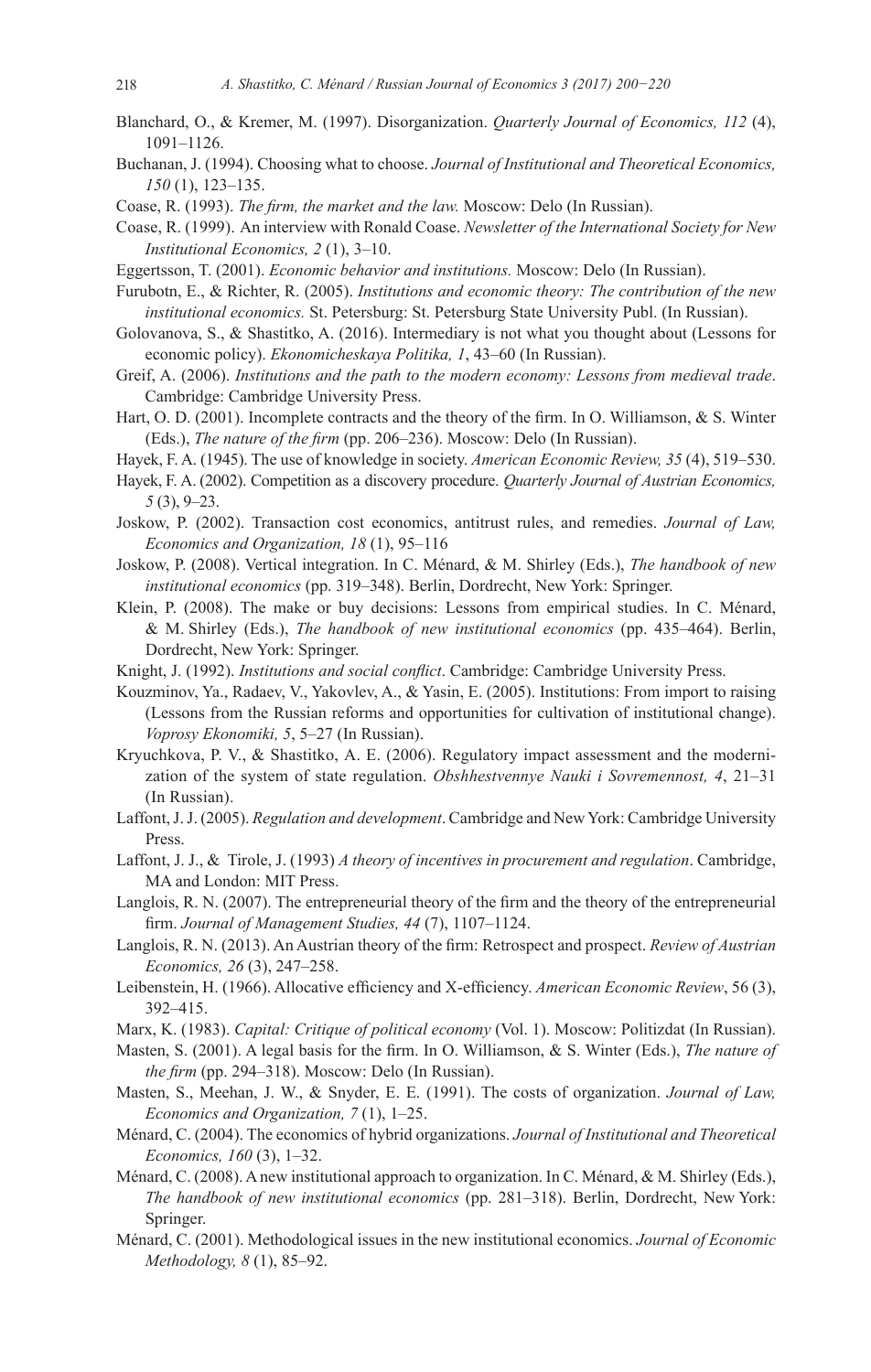- Ménard, C. (2013). Hybrid modes of organization. In R. Gibbons, & J. Roberts (Eds.), *The handbook of organizational economics* (pp. 1066–1108). Princeton: Princeton University Press.
- Ménard, C. (2017). Organization and governance in the agri-food sector: How can we capture their variety? *Agribusiness: An International Journal* [forthcoming].
- Ménard, C., & Shirley, M. (Eds.) (2005). *The handbook of new institutional economics*. Berlin, Dordrecht, New York: Springer.
- North, D. C. (1981). *Structure and change in economic history.* New York: W. W. Norton.
- North, D. C. (1997). *Institutions, institutional change and economic performance*. Moscow: Fond Ekonomicheskoy Knigi "Nachala" (In Russian).
- North, D., & Wallis, J. (1994). Integrating institutional change and technical change in economic history. A transaction cost approach. *Journal of Institutional and Theoretical Economics, 150* (4), 609–624.
- North, D. C., Wallis, J., & Weingast, B. (2009). *Violence and social orders.* New York: Cambridge University Press.
- Pejovich, S. (1996). The market for institutions versus the strong hand of the state: The case of Eastern Europe. In B. Dallago, & L. Mittone (Eds.), *Economic institutions, markets and competition* (pp. 111–126). Cheltenham: Edward Elgar.
- Polishchuk, L. (2008). Misuse of institutions: Its causes and consequences. *Voprosy Ekonomiki, 8*, 28–44 (In Russian).
- Polterovich, V. (2001). Economic institutions transplantation. *Ekonomicheskaya Nauka Sovremennoy Rossii, 3*, 24–50 (In Russian).
- Radchenko, T. А., Аvdasheva, S. B., Kurdin, А. А., & Shastitko, А. E. (2013). *The practice and possible consequences of the antitrust regulation of trade policies run by private companies*. Moscow: МАК Press (In Russian).
- Radchenko, Т. А., & Shastitko А. Е. (2013). Regulation of trade policy of a private company: Theory, practice and implications for antitrust. *Ekonomicheskaya Politika, 5*, 81–105 (In Russian).
- Rubin, P. H. (1978). The theory of the firm and the structure of the franchise contract. *Journal of Law and Economics, 21* (1), 223–233.
- Sautet, F. (2000). *An entrepreneurial theory of the firm.* London: Routledge.
- Shastitko, A. E. (1998). Neoinstitutional approach in economic analysis: Challenges. In V. L. Tambovtsev (Ed.), *Factor of transaction costs in theory and practice of Russian reforms: Roundtable discussion at Moscow State University 24/04/1997* (pp. 123–152). Moscow: TEIS (In Russian).
- Shastitko, A. (2010). *The new institutional economics* (4<sup>th</sup> ed.). Moscow: TEIS (In Russian).
- Shastitko, A. (2012). Antitrust in Russia: To be or not to be? *Ekonomicheskaya Politika, 3*, 50–69 (In Russian).
- Shastitko, А. E. (2013a). *Economic effects of errors in law enforcement and enactment.* Moscow: Delo (In Russian).
- Shastitko, A. E. (2013b). Methodological status of the New institutional economics. *Zhurnal Ekonomicheskoy Teorii, 4*, 36–47 (In Russian).
- Shastitko, A. (2013c). Is it worth to protect competition from intellectual property rights? *Voprosy Ekonomiki, 8*, 60–82 (In Russian).
- Shastitko, A. (2014). Why do we need competition policy, if there is a commercial one? *Ekonomicheskaya Politika, 4*, 42–59 (In Russian).
- Shastitko, A. E. (2016). Choosing between discrete institutional alternatives: What do we compare? *Obshchestvennye Nauki i Sovremennost, 4*, 134–145.
- Shastitko, A., & Golovanova, S. (2014). Competition issues in the procurement of capitallargest consumer products (Lessons of antitrust case). *Ekonomicheskaya Politika, 1*, 67–89 (In Russian).
- Shastitko, A., Golovanova, S., & Avdasheva, S. (2014). Investigation of collusion in procurement of one Russian large buyer. *World Competition, 36* (2), 235–247.
- Smith, A. (1776 [2007]). *The wealth of nations*. Moscow: Eksmo (In Russian).
- Spiller, P. (2009). An institutional theory of public contracts: Regulatory implications. In C. Ménard, & M. Ghertmann (Eds.), *Regulation, deregulation, reregulation. Institutional perspectives*  (pp. 45–66). Cheltenham: Edward Elgar.